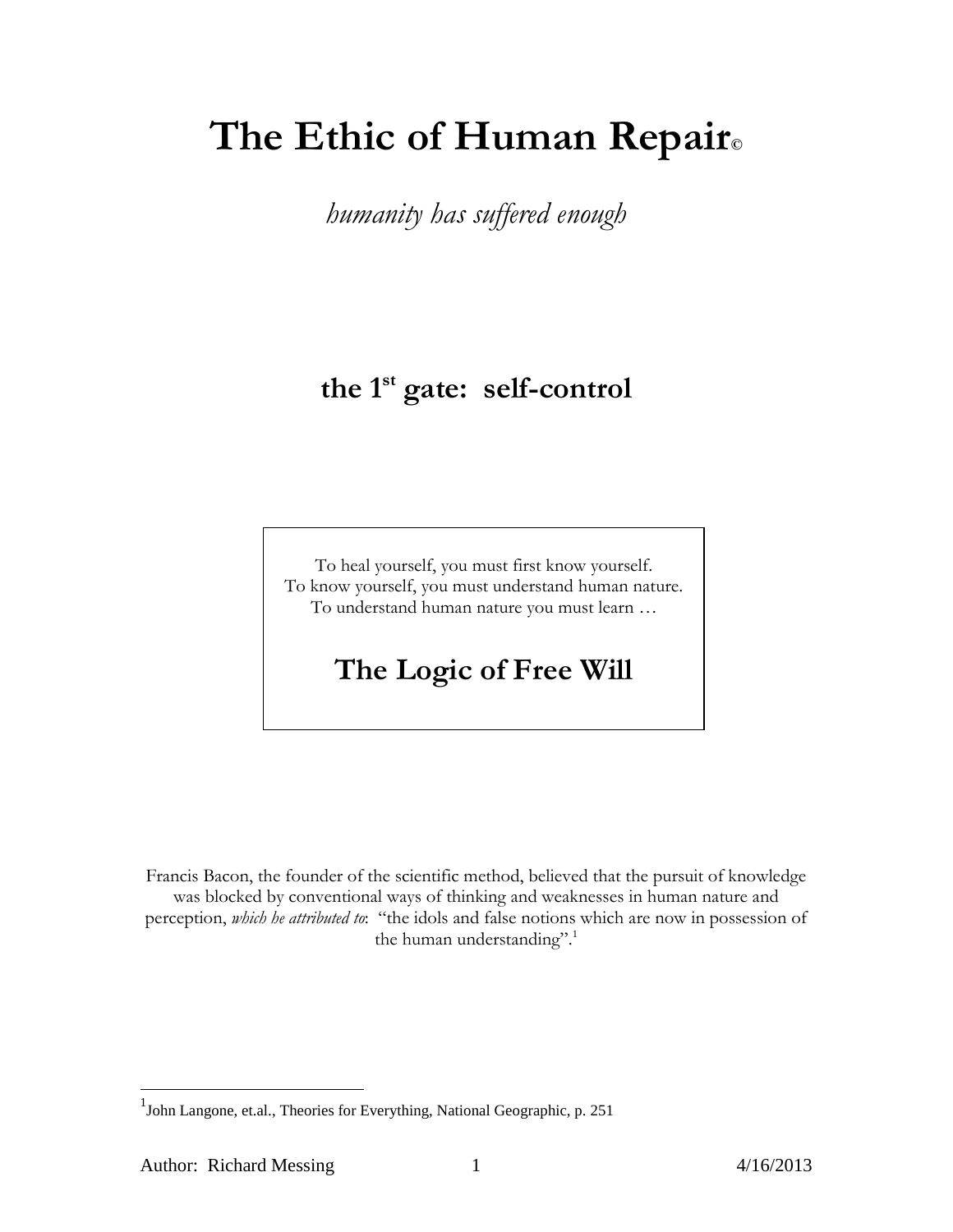# **Table of Contents**

#### **Dedication Preface Introduction**

### **Section I – Preparing the Soil of the Soul**

- 1. The Human Condition: *something is missing*
- 2. About Transformation and Redemption
- 3. [The Optimal Approach for reading Human Repair](#page-15-0)
- 4. Secrets about Secrets

#### **Section II – Planting the Logic of Free Will**

- 1. The Language of Free Will
- 2. The Survival Imperative
- 3. Principles of Paradox
- 4. The Primacy of Perception
- 5. Causality, Power and the Will
- 6. The Structure of a Self-fulfilling Prophecy
- 7. Personal Freedom

# **Section III – Gardening the Soul aka Curing a Chronic Personal Problem:**

an application of The Logic of Free Will

- 1. What Chronic Personal Problems and Idolatry have in Common
- 2. Worship, Prayer, Repentance and Forgiveness
- 3. Doing Good for G-d sake
- 4. The Cemetery

#### **Final Remarks**

- 1. Rectification of the Human Condition: an Embodied Vision
- 2. Implications for the field of Psychotherapy
- 3. Torah A Chosen Source of Wisdom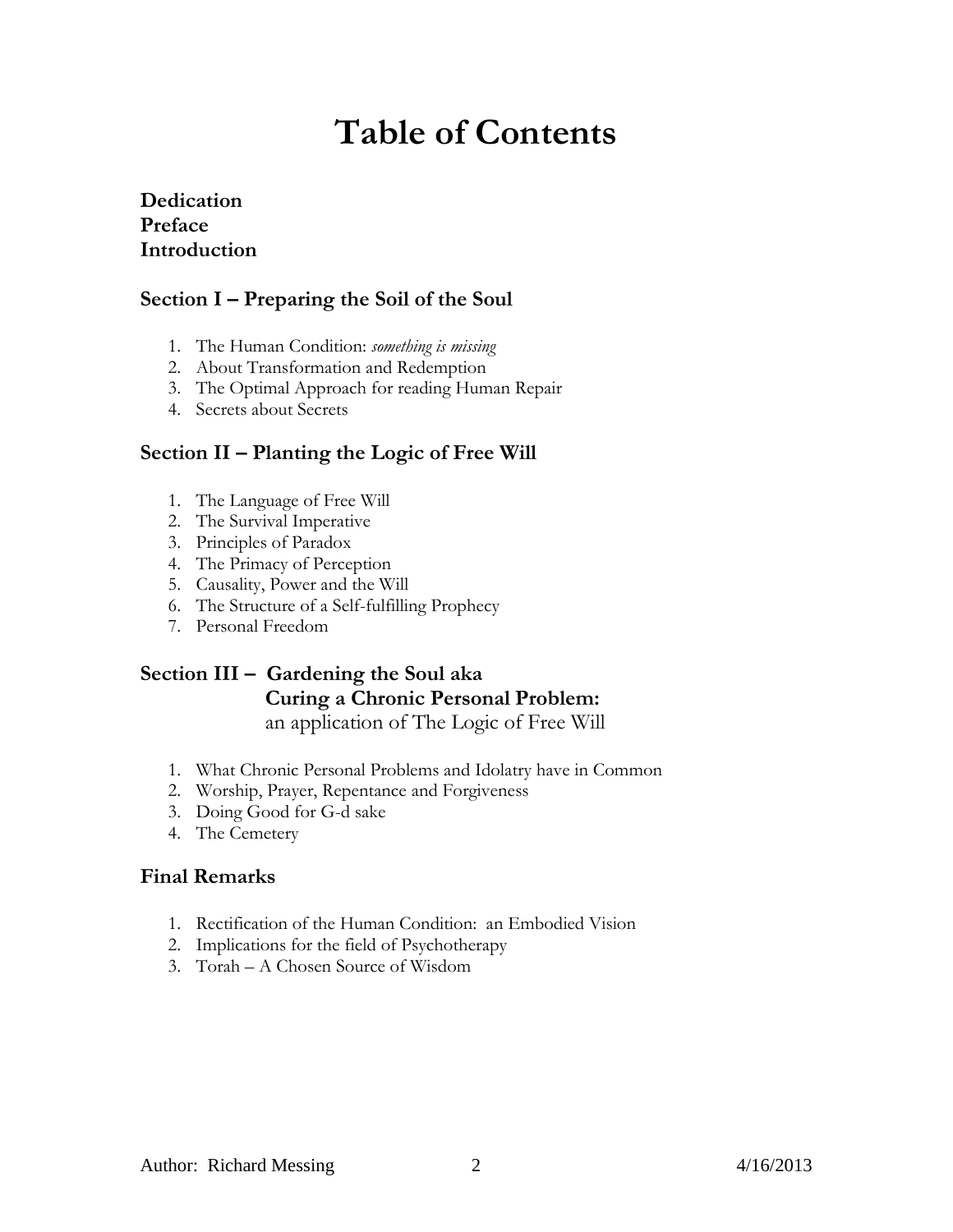## **Dedication**

For my dear deceased mother, Alice Messing, whose suffering **The Ethic of Human Repair** avenges.

## **Grounding, 2005**

thank you for my life thank you for my wife thank you for my children thank you for my parents thank you for my brothers thank you for my aunt Marcelle thank you for my stepmother Sylvia thank you for my extended family thank you for my community thank you for my health thank you for my intellect thank you for my financial security thank you for my job thank you for all the trials and tribulations that have shaped who I am and enable me to serve others in Your Name thank you for my transformation thank you for my well being thank you for inspiring me to thank you I am complete I see the calling I am ready to serve Use me quickly Guide me with wisdom and insight Continue to show me the signs Provide me with fellow travelers To build an open structure Where many others can find And come to know The great Giver of grace, love and joy In just being human So we can all be grateful always

#### **Richard Scott Messing**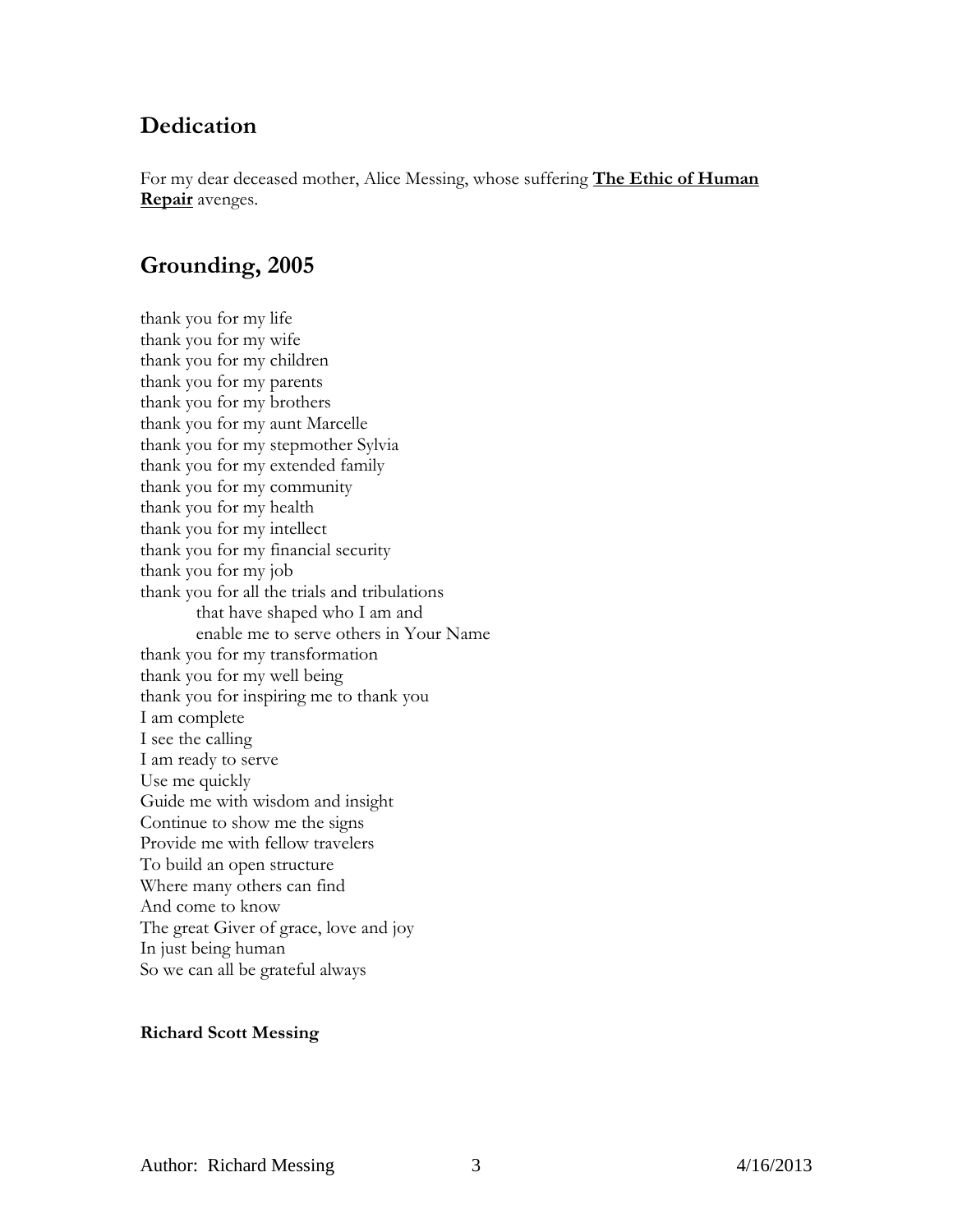## **Grounding, 2009**

Standing before You as Your humble servant, Waiting. You tested me, You healed me. Nothing more to ask. Just waiting for Your call.

You prepared me to serve You, Demystified. Nothing to fear, only You. Standing before You as your humble servant, Waiting.

I here, You call. Use me now, don't wait. My remaining days, take. So the past be not in vain.

#### **Richard Schwartz-Messing**

#### **DISCLAIMER**

Given that I have not read every published document nor been exposed to all technologies or schools of thought pertaining to the study of human behavior, I cannot claim that any of the ideas in this text are original. The content of this book was derived from my experiences, education, observations and investigations during the course of my life. If by coincidence I have included content that someone else originated at an earlier date, I apologize in advance and will give credit to its author in future revisions.

King Solomon said there is nothing new under the sun.<sup>2</sup> My only claim is that **The Ethic of Human Repair** is a modern rendition of a very old song.

# **PREFACE**

I could not bear the thought that all the suffering I experienced in my life had no purpose, that it was random and meaningless or just bad luck. I hoped at least that my problems were meant to teach me something. Were they some kind of test; why were my three brothers spared similar challenges? To satisfy this yearning to demystify my life, I became a seeker, seeking to understand why I was different. One day I realized that the extent a person does not understand human nature, at least to that extent one does not know oneself. Based on this simple logic, I started a research project to study human nature, to learn what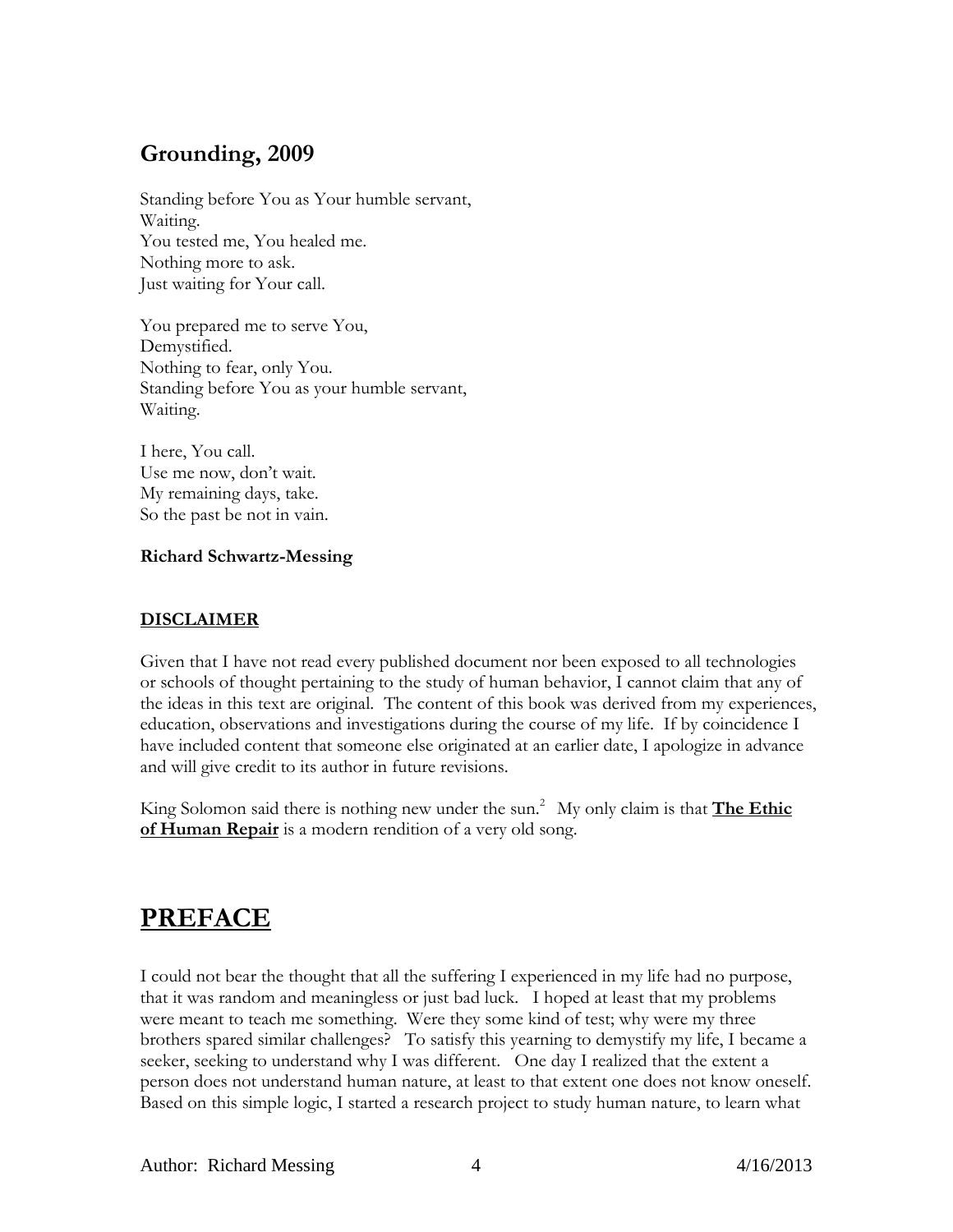makes everyone the same. This book is my way of sharing how I discovered why I was different and with the same knowledge how you and I are very much the same.

My personal problems started during my pre-school years. Toilet training was prolonged, lasting until I was about 5 years old. I developed a speech impediment in elementary school lasting well into my teenage years. I was a very poor reader. Even though by the time I entered college I stopped talking about and using the reading problem as an excuse, the reading problem persisted throughout my adult life.

I started experiencing episodes of depression when I was seventeen. The episodes would recur approximately every year or so and were usually precipitated by an event such as college graduation, breaking up with a girlfriend or visiting my older brother while on vacation. During two episodes, the depressions became so severe that I experienced what some might call a nervous breakdown.

Once I had the mood swings under control, I was at least in a state where I could pursue what I was really after, referred to here as 'transformation' or 'redemption'. My aim was to stop suffering and to become vibrant and happy like others and like I remember I once was. I wanted to be the author of my life instead of always at the mercy of forces beyond my control.

In my efforts to stop suffering, I have been pursuing three bodies of knowledge. The first body of knowledge is the conventional and scientifically oriented field of psychology in which I obtained an undergraduate degree. I spent thousands of hours in and thousands of dollars on conventional psychotherapy, but unfortunately I must say, talk therapy was not effective in the discharge of my chronic personal problems. In Section III, I will explain why the current model of modern psychotherapy failed me.

The second body of knowledge I have been pursuing is philosophy and new age experiential seminars. Unlike talk therapy, I found the knowledge acquired through philosophical and experiential investigations useful, even though in retrospect, detrimental in certain cases.

Theology is the third domain of knowledge I have been pursuing. By studying the Torah (Old Testament) and observing G-d's commandments through the practice of Judaism, I discovered parallels between religion, secular philosophy and science. For example, the second commandment forbids the practice of idolatry. However, knowing idolatry is forbidden is not enough, because unless idolatry is completely understood, a person may inadvertently become idolatrous without realizing it. To protect myself from this pitfall, I conducted a thorough study of idolatry and found that it explains, in biblical terms, certain modern-day psychological disorders such as chronic anxiety, lack of confidence, depression, etc. Theology proves to be much more informative about human nature than either psychology or philosophy alone. Judaism incorporates principles of behavior and addresses human problems that are in common with secular philosophy and psychology, unifying all three disciplines into one divine vision.

When I finally pieced together all that I had learned about human behavior and suffering by using myself as the focus of my investigations, I discovered the origin of my chronic personal problems – why I was different and why I was suffering. I found I was suffering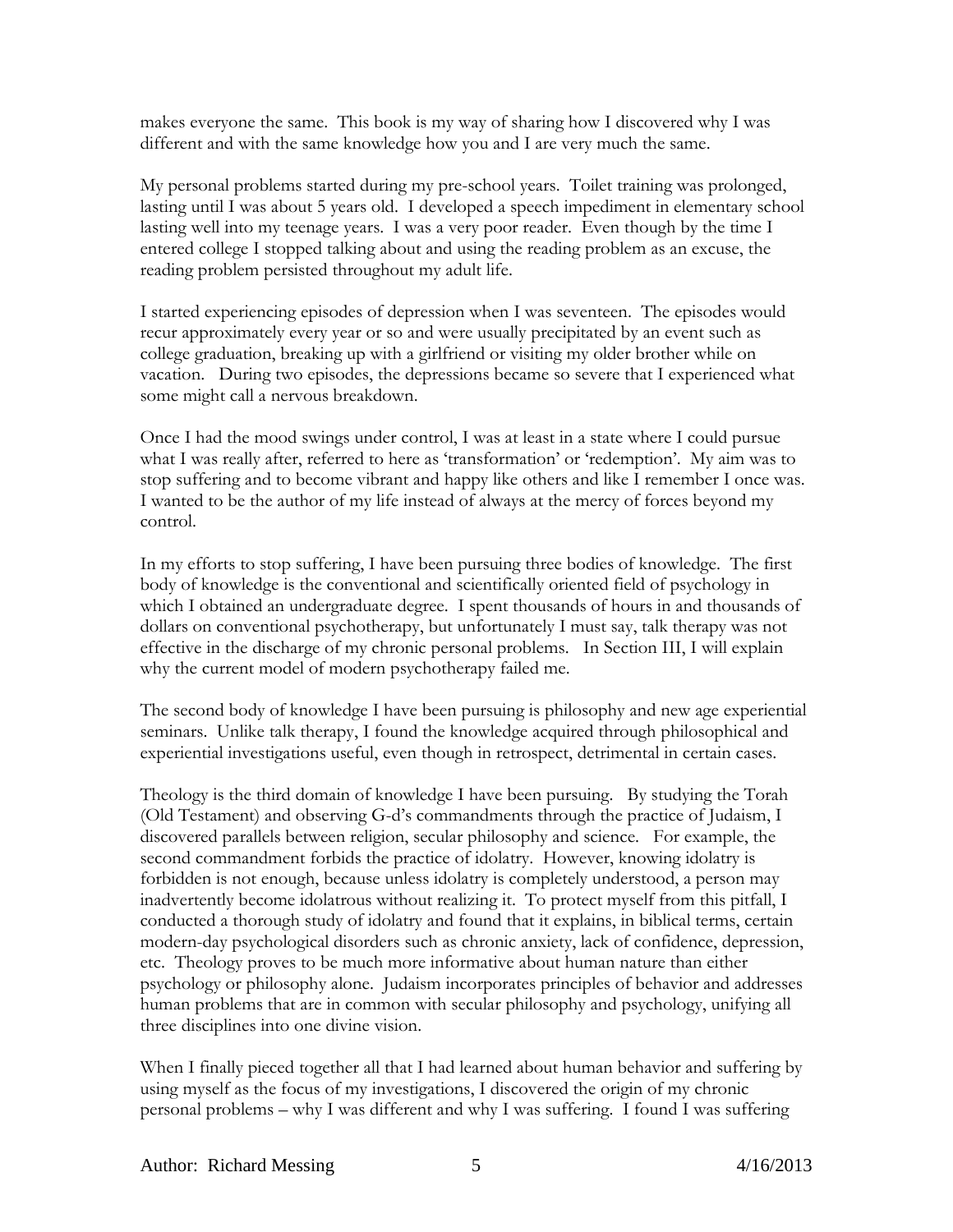from an incorrect image of what a human being is, myself included, that I possessed false knowledge about human nature. With the  $2<sup>nd</sup>$  commandment, the Torah confirms that it is inevitable for all human beings to possess incorrect images of the world, which is perhaps the ultimate origin of human suffering. A student of human behavior and suffering need not look much further than the surface of the Torah for this insight.

As my investigations into human suffering progressed, the level of anxiety in my life diminished. I no longer wish different my life now or my past then. I don't regret anything anymore. I now understand what happened needed to happen precisely the way it happened. I lost the desire for unnecessary extravagances such as fast cars, a big house and lavish vacations. I discovered the root cause of my depressions and learned how to defeat the underlying hidden forces that kept the disorder intact. Instead of feeling bitter about the painful ordeals I had experienced throughout my life, I transformed those memories into tools for serving others. I am now fully engaged in my purpose and calling in life, which is to eradicate unnecessary suffering by serving those who have that objective. Toward that end, I present to you **The Ethic of Human Repair**. 2

# **SECTION I – Preparing the Soil of the Soul**

*Several years ago my wife and two boys observed Passover in Chicago with my brother and his family at their home. We spent twelve days in Chicago and by the twelfth day I did not want to leave. I felt absolutely content like nothing was missing, simply being together with my brother, his family and mine; I was afraid I might lose that feeling upon returning to New York. Back in NY, the only thing I could think to do to maintain this elevated state was to start praying every day. Daily prayer is the traditional practice for a Torah-observant Jew. The next morning, I went to my local synagogue and joined one of the minyans, a prayer group. Ever since, I've been praying three times a day, every day. Never before did I have a desire for daily prayer and now I can't imagine living any other way. I exited Passover that year transformed.* 

# **The Human Condition: something is missing**

*"And the woman perceived that the tree was good for eating and that it was a delight to the eyes, and that the tree was desirable as a means of wisdom, and she took of its fruit and ate; and she gave also to her husband with her and he ate. Then the eyes of both of them were opened and they realized that they were naked; and they sewed together a fig leaf and made themselves aprons."<sup>3</sup>*

For many of us, personal satisfaction and fulfillment are elusive and for this reason we believe that being satisfied and fulfilled at all times is fantasy and foolish to pursue. So we end up settling for less, often a lot less. We all experience satisfaction and fulfillment from time to time but it usually doesn't last very long. Because of its fleeting nature, we attempt

 $\overline{a}$ 

 $2<sup>2</sup>$  'Human Repair' is an abbreviation for the book title, The Ethic of Human Repair

<sup>&</sup>lt;sup>3</sup> Tanach (The Stone Edition), Mesorah Publications, Ltd., Brooklyn, NY, 2001, Vol. I: The Torah, Genesis (Bereishis), 3:6-7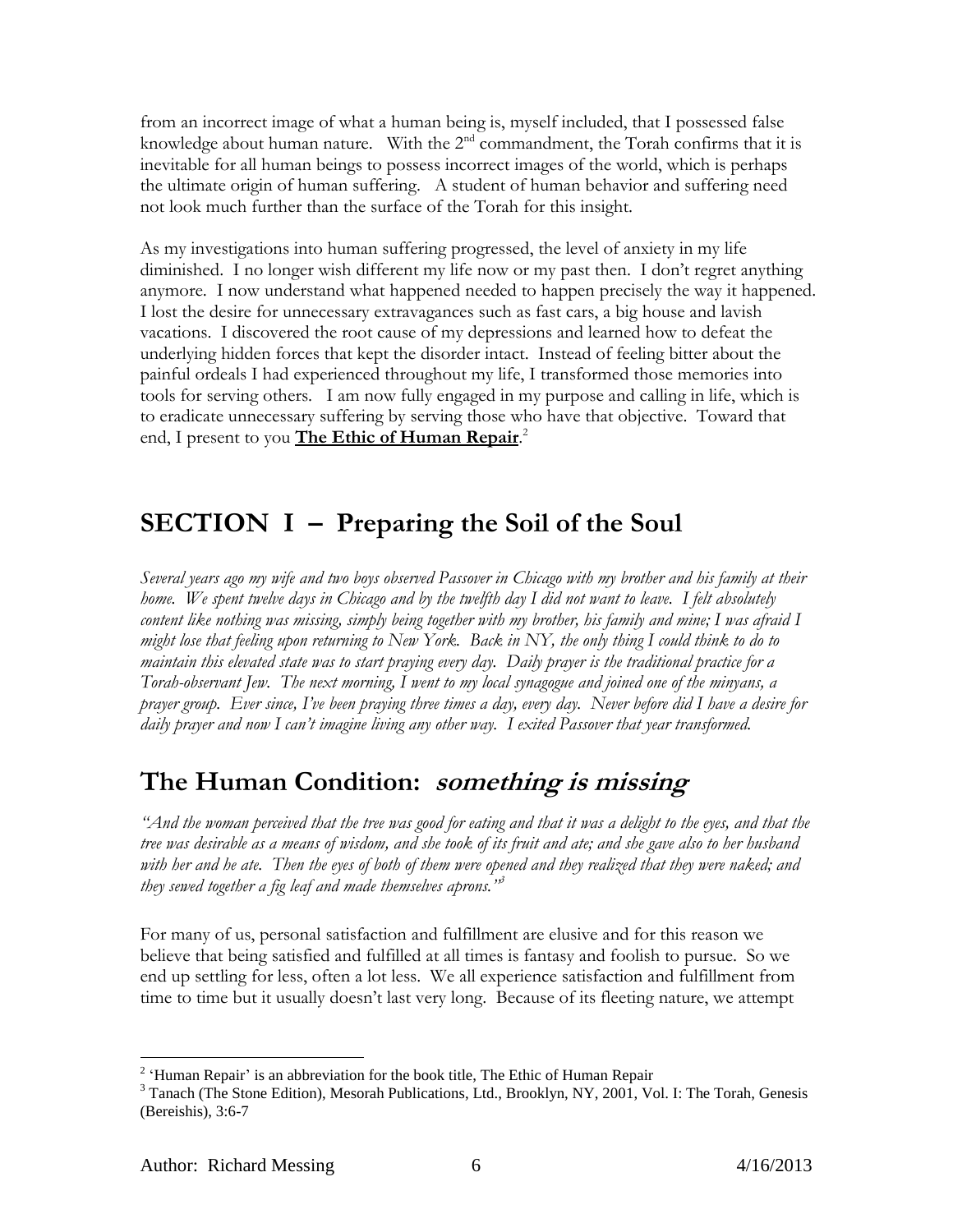to shape our lives like the past by trying to remember and repeat what we did when life was once good – in the end something always seems to be missing.

In order to fill the void of an unfulfilled life, people try to get more of what they already have especially money, muscle and votes; or they will resort to trading their primary assets cars, houses and lovers for newer versions. Every once in a while, they get the bright idea that they have too much, so they purge themselves only to realize they still don't know what they are missing.

The misguided search for satisfaction and fulfillment can badly back-fire, especially when mistaken for pleasure seeking. Pleasure in moderation is healthy, but when pleasure seeking is too frequent and becomes the main objective unnoticed, terrible forms of suffering often result, such as obesity from over-eating, addiction to drugs and sex or severe injury from the thrill of flirting with danger. The suffering from bad habits of the human inclination for pleasure seeking (vs giving) has created the demand for huge state sanctioned institutions and service industries, such as psychotherapy, drug abuse rehabilitation, philosophical counseling and life coaching, to name a few. The unrealized promise of these 'professional' services stems from the fact that those who deliver them have in common the same inherited language, thinking patterns and habits as the clients they are licensed and hired to treat. No wonder why these service providers, especially the individual practitioners, rarely publish or at least measure their track record. What's the big secret?

The divorce rate, now over 50 percent, is one of the strongest indicators of the wide-spread ignorance of our time. If you think this problem does not pertain to you, perhaps you fall into the group of marriages that remain intact despite its misery. Maybe you are more fortunate because your marriage, on the surface at least appears to be working even though the love you and your spouse once had now escapes you – deeply disappointing when reminded of how you felt on your wedding night.

Given the high risk of divorce, isn't it odd that most people engaged to be married do not go for premarital counseling or at the very least attempt to read a book on the subject? Even though the statistical reality and financial cost of divorce is so widely known, the romantic fantasy of marriage overpowers the imagination, rendering the prospect of divorce irrelevant and the need for its prevention seem unnecessary. Then when it happens, without fail the spouses blame each other foolishly, if not out loud at least to themselves. This is beyond mysterious – something immensely profound is missing from this picture.

Not so obvious are those who know how to put on a good face, to cover-up the pain and strain by making sure they look good at all times, always in control. They never express painful emotions in public and rarely in private because they mistakenly believe it is a sign of weakness to be kept secret. This unhealthy suppression of the natural bodily need to emote can take its toll medically. Since the medicine of emotions is so poorly understood, 'good luck' when doctors default to the treatment of 'stress', an appealing diagnosis for a large number of otherwise unexplainable ailments. Even though the infliction remains, the patient pays, the doctor reigns and most important, everyone cooperates to save face.

After striving long and hard for satisfaction and fulfillment, a person eventually becomes resigned to their own idiosyncratic human condition of suffering. Resignation is the end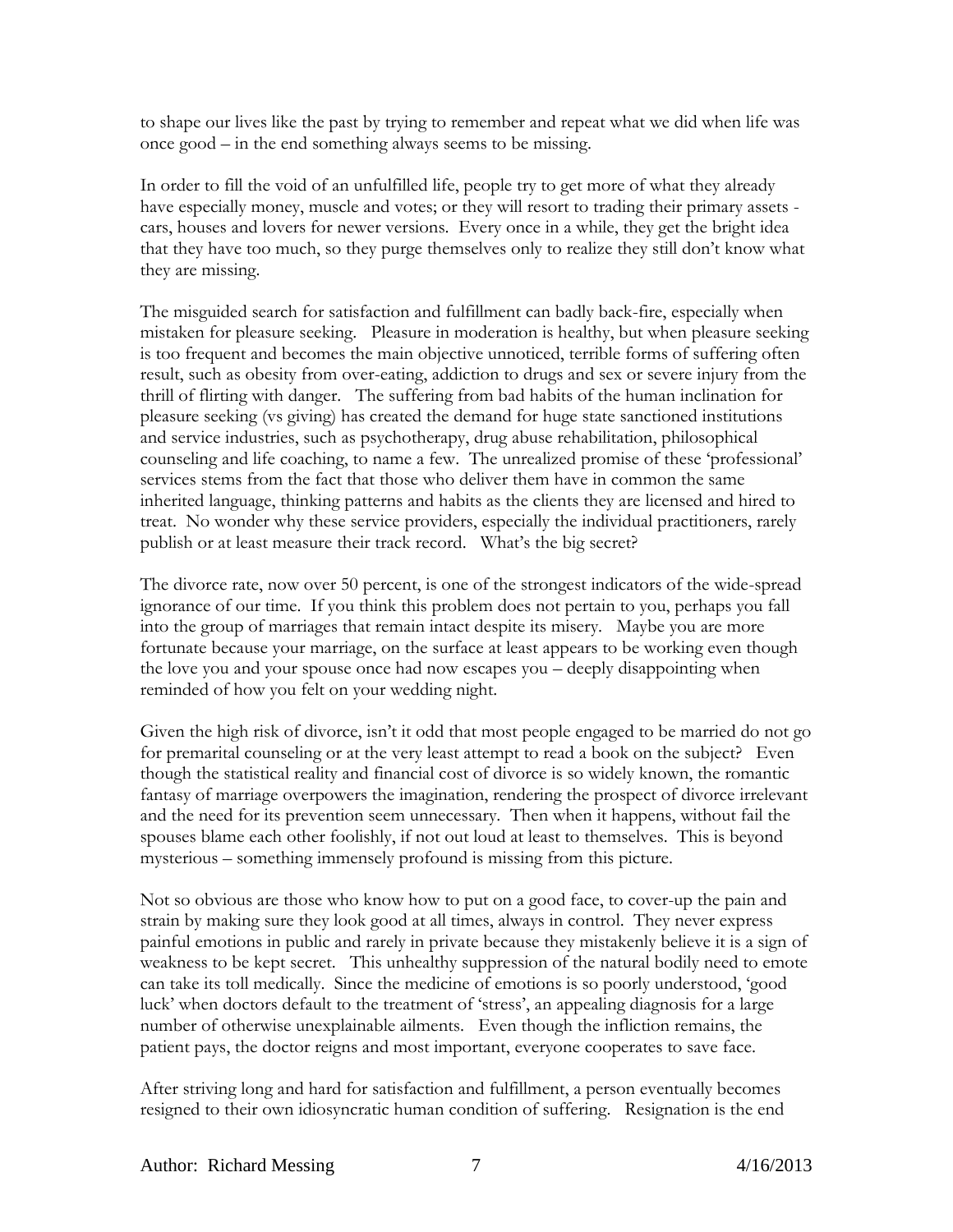point of a long process of erosion - it occurs naturally and gradually as the prospects for a better life fade into the distance. This kind of silent resignation is accompanied by the loss of vitality where happiness and joy are reduced to the petty pace of getting through the day with as little discomfort as possible. Personal growth wanes and life becomes routine and burdensome – gravity takes over. The evidence is all around us - look no further than the sagging strained faces, the bent bodies and the overall absence of zest in our demeanor. Resignation is so pervasive, being normal is its camouflage.

\* \* \*

On an average summer day, I walked into Modern Samari to attend my weekly karate class. One of the teenage students walked up to me all excited because he witnessed a car accident and the news media interviewed him on the scene. He told me that a young college student who was hit by the car lost both his legs. As I listened to him tell the story, I noticed how excited he was to be on TV, but smiling after witnessing something so horrible. At the time I chalked it up to his youth and immaturity.

A few months later, during a business trip, I had a similar experience except this time it was with a very intelligent respected colleague of mine. The plan was to meet a group of fellow employees in the hotel restaurant for breakfast. I decided to arrive early since there were several people I hadn't met yet and whom I wanted to welcome. I was the second team member to arrive at the restaurant. We introduced ourselves and started chatting. He asked me if I had heard on the news what happened at the 'big dig' in Logan Airport; I said no. The 'big dig' is a large construction project that was infamous for budget overruns and mismanagement. The news report described how a section of the tunnel leading out of the airport collapsed, crushing a car and killing a newlywed. The groom crawled out from under the demolished car and survived.

What struck me about this story was that same smile again - how someone could smile while telling such a sad story was beyond me. Could anything be more tragic than the senseless death of a newlywed on the way to their honeymoon, only one day after the wedding? It was then that I recalled the first story from months earlier, about the college student who lost both legs in a car accident. In both cases, instead of these stories evoking pity, compassion or horror, the stories evoked a perverse sign of pleasure on the smiling face of the storyteller. Had these two storytellers been sociopaths, perhaps their lack of indifference for the victims could be explained. But in these two cases, the storytellers were typical people just like you and me, who added insult to injury unnoticed. I couldn't reconcile how pleasure can so casually coexist with tragedy in the same breath. Was I missing something? I needed to find out what must be lying in-wait behind such a smile.

\* \* \*

Just as the ethic of charity obliges the rich to help the poor survive, so does the ethic of human repair oblige the wise to help free the suffering. The troubling gap between what we know in our hearts to be human verses the degrading human condition in which we live, is a frightening mystery. Despite thousands of years of courageous effort to close this haunting gap, the unknown powerful forces at its source continue to evade us, beyond our control. **Human Repair** demystifies the chronic nature of the human condition by disclosing these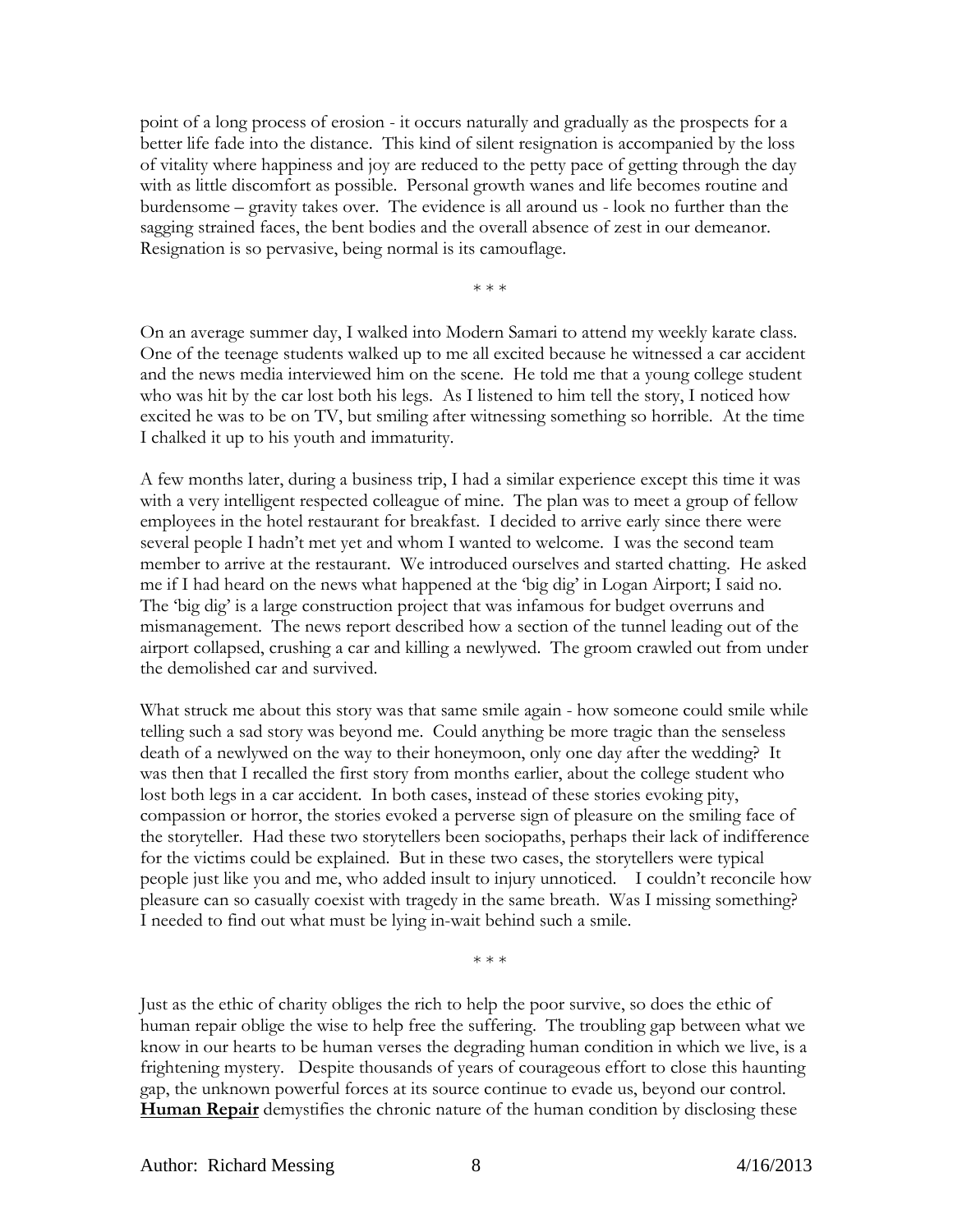forces through a series of logical moves, imagination and specific acts of free will, that guide the reader to a more accurate understanding of how the human being is constructed and has been corrupted.

The core offering of **Human Repair** is The Logic of Free Will, a body of philosophical principles that describe and explain human behavior and suffering. As a remedy for chronic personal problems, the application of The Logic of Free Will establishes its validity and power to transform human life. **Human Repair** settles for nothing less.

A novel or more accurate vision for understanding the human condition often makes for interesting and even provocative reading. If this is our main accomplishment, **Human Repair** will be reduced to fiction, failing you in the process – this is unacceptable. Please read no further unless you have something more important at stake, something very human to achieve besides intellectual curiosity. If not, **Human Repair** will only be another 'one of those' self-help books, at best a fad that fades as its novelty wears off. Our collective success depends on the extent to which you consume this text as both a tutorial on free will and as a prescription for curing the chronic personal problems that you are no longer willing to endure. As a tutorial, this book will be of marginal value. However, if you proactively apply this text for the purpose of curing a chronic personal problem, the knowledge will transform your ability to exercise your will freely in general and specifically in the problematic aspect of life from which you are suffering.

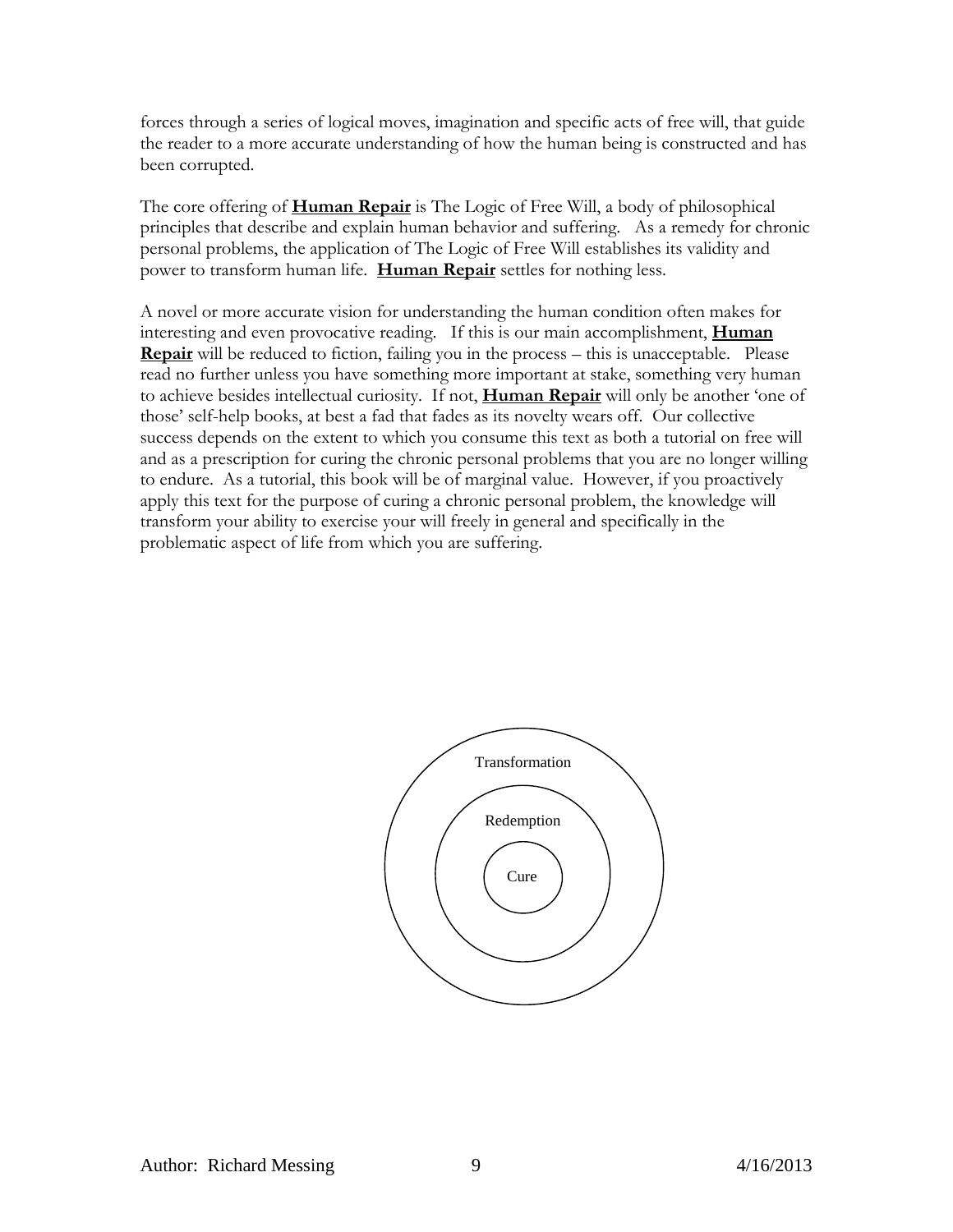# **About Transformation and Redemption**

*"Before the Lord's Presence – did I, the earth, tremble … Who turns the rock into a pond of water and a flint into a flowing fountain."<sup>4</sup>*

The word 'transformation' has entered the mainstream of societal discourse and is often used loosely, bearing the risk of meaning different things to many different people. In **Human Repair**, the word 'transform' is not a synonym for the word 'change.' People change their lives all the time, they change jobs, they change addresses, they change spouses, etc. – and sometimes they try to change themselves. 'Change' is an updated version, a more/better/different extension of a familiar past. People only try to change what is already within their scope of observation. In contrast, 'transformation' is a departure from the past, achieved via the destruction of the current state and displaced by a brand new unfamiliar state. Unlike 'change', 'transformation' pursues the heretofore unobserved, the hidden or the concealed.

For the purposes of **Human Repair**, we consider two general types of human transformation: Externally focused verses internally focused.

Externally focused transformation is initiated by an act of education - the acquisition of missing knowledge that generates new and more accurate perceptions required for new and more effective behaviors. For example, the permanent ability to 'balance' on a bicycle depends on the coordinated and unified interaction of perceptual nuances and subtle motor adjustments, a form of knowledge which when acquired produces a brand new bicycle rider. We label this type of transformation 'external' because during the learning process, the student must focus their attention on objects outside the body – peddles, handlebars, looking ahead, etc. Like the conception of a fetus, new perceptions and motor skills fuse together to unify, giving rise to the labor of balance then the birth of a newly formed bicycle rider.

In our context of human repair, an internally focused transformation is initiated by an act of re-education, specifically the dispossession of false knowledge via the acquisition of missing knowledge. Similar to an externally focused transformation, an internally focused transformation generates new and more accurate perceptions required for new and more effective behaviors. We label this type of transformation 'internal', because the focus of attention is on objects inside us - thoughts, feelings, emotions, body sensations, decisions, beliefs, ideas, imaginings, memories, etc. An internal transformation that repairs does so by correcting the false knowledge that distorts the perceptions underlying the dysfunctional behavior of chronic human problems.

For example, when an alcoholic falsely believes they are not an alcoholic, they watch their life deteriorate without seeing the connection between the two. The fateful day of redemption arrives when the alcoholic ac**knowledge**s their alcoholism, which begins to

 $\overline{a}$ 

<sup>4</sup> Artscroll Transliterated Linear Siddur, Mesorah Publications, 1998, 'Hallel', p. 649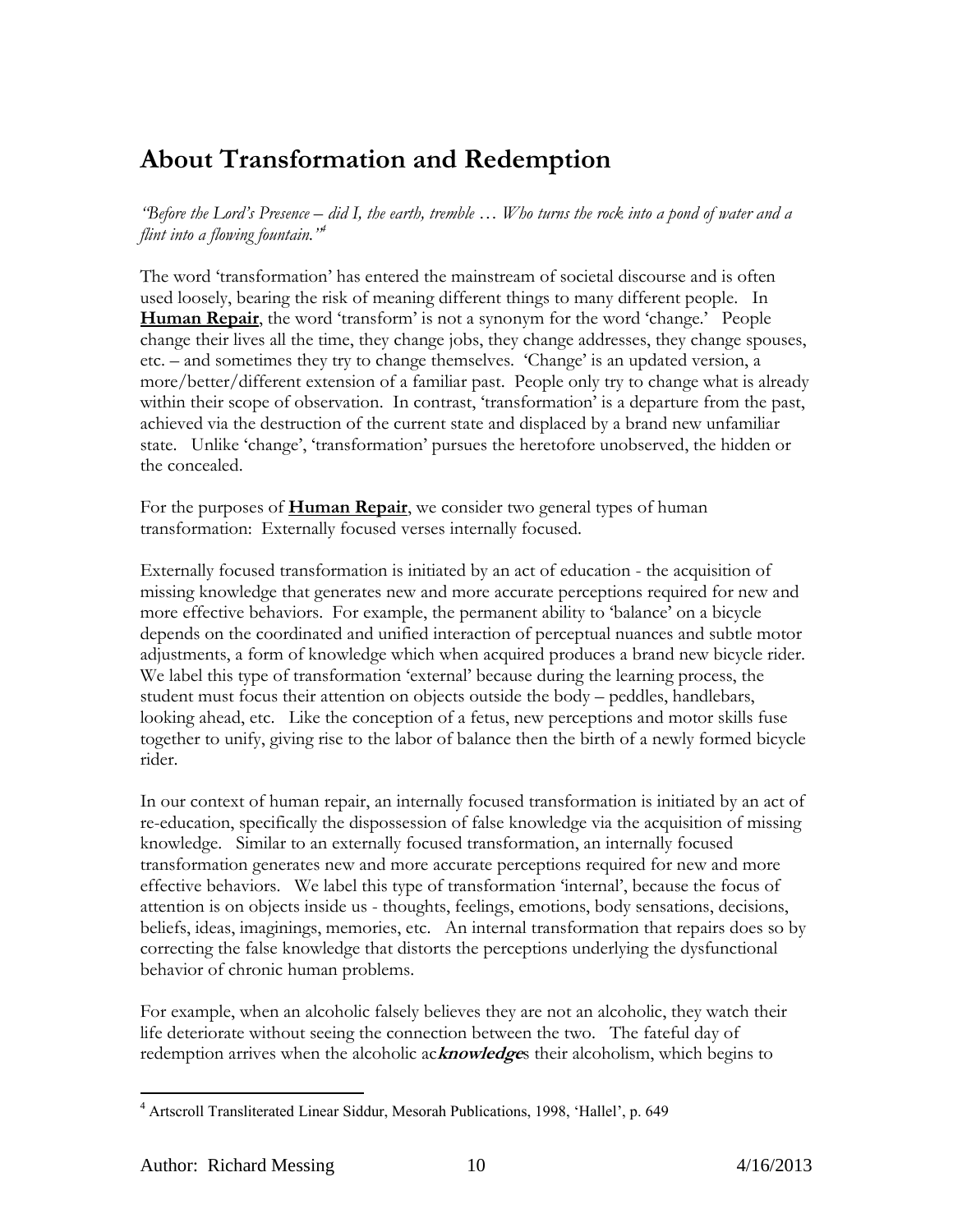correct their inaccurate perception that they have control of their drinking. Only by first knowing and then telling the truth about their alcoholism does the life of an alcoholic become redeemable.

## **Personal Darkness - the problem of false knowledge.**

*"Who can discern mistakes? From unperceived faults cleanse me."<sup>5</sup>*

No one yet completely understands human nature. If someone did, surely we all would have heard about it by now. It is safe to say everyone suffers from false or missing knowledge about human nature to some extent. When the extent of the suffering reaches the level of a chronic personal problem, the sufferer is compelled to seek a remedy. Humbled by the recognition of their own ignorance, the sufferer seeks an alternate source of knowledge. The typical sources are books, friends, health professionals and clergy, or if humbled enough, G-d Himself – often the last resort. Regardless of the chosen source of knowledge, all seekers are looking for personal redemption, to be extricated from the false knowledge that lurks behind their lingering personal problem.

False knowledge is highly resistant and defensive when under pursuit, as would be any entity whose existence is being threatened. In the field of psychotherapy, the principles of psychic resistance and defensiveness are well known. The same principles are found in Judaism, alluded to in the Torah by the term, 'stiff-necked', the inclination to resist the truth and to flee from misperceived dangers paradoxically imposed by G-d's loyal decrees. The absolute blinding effect of false knowledge makes personal redemption difficult to achieve, and is the reason the remedy always appears at first to be paradoxical and confusing.

False knowledge is especially problematic because its possessor mistakenly believes the knowledge is true, giving false knowledge the instant status of a secret. Unlike secrets that keep others in the dark, false knowledge is a secret that keeps oneself in the dark. False knowledge operates like a spy, pretending to be a friend while circuitously causing a person to suffer. Dispossessing oneself of false knowledge requires the same three steps needed to defeat a spy:

- 1. discovering that a spy is lurking within you,
- 2. identifying and observing the spy,
- 3. catching the spy in an act of disloyalty.

Once these three steps are achieved, the false knowledge is defeated automatically by the body itself. Like the biological immune system that heals by detecting, targeting and destroying foreign microorganisms, when false knowledge is systematically detected, targeted and destroyed, chronic personal problems clear up naturally.

 $\overline{a}$ 

<sup>5</sup> The Artscroll Tehillim, Mesorah Publications, 1988, Psalms 19:13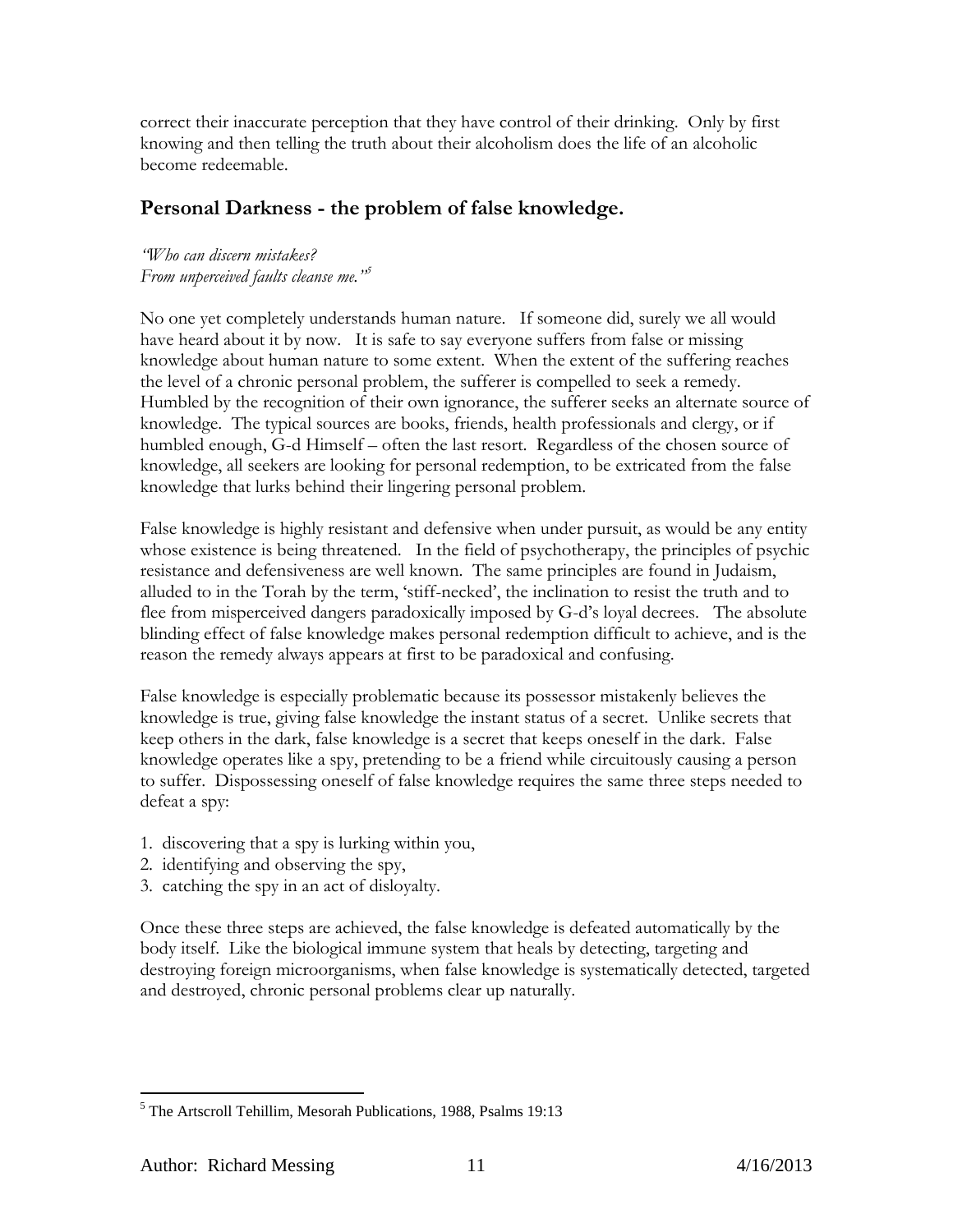#### **Personal Redemption**

The term 'personal redemption' refers to the experience of an internally focused transformation that cures. Personal redemption is subdivided into two stages:

Stage 1 – redemption from chronic personal problems Stage 2 – redemption from the human condition of suffering itself

Personal redemption restores the sufferer back to a time before inflicted by their chronic personal problem. Being redeemed from a chronic personal problem constitutes a complete cure such that the symptoms of the chronic personal problem disappear without any risk of relapse. Redeeming oneself from a chronic personal problem is far more difficult than simply recovering from it, because redemption involves uprooting the original hidden cause. In contrast, recovery only requires an ability to observe the disorder well enough so that the sufferer can learn to live with it by managing its symptoms. Qualitatively speaking, personal redemption is experienced as freedom, wellness and self-control, whereas recovery is experienced as coping, maintenance and tolerance; the former is a cure and the later is a lifelong treatment plan indicative of alcoholics and others trying to recover from their disorder.

\*\*\*

To illustrate an externally focused transformation, consider what it means to become a 'bicycle rider'. When you first start learning to ride a bicycle, the constant frustration, pain and fear of falling makes learning how to balance on a bicycle seem impossible. Nevertheless, the observation that so many others can, motivates you to get back on the bike and solve the mystery of balance. Once your perceptual system acquires the knowledge of 'balance', a transformation occurs - a new 'bicycle rider' is born and as with any birth comes a new world of freedom, opportunity and choice. A new bicycle rider can choose to: 1. Enjoy the experience of simply riding a bike; 2. Exercise in a new way; 3. Compete in a new sport; 4. Travel to distant places, etc. The ability to balance transforms from a mystery to second-nature, knowledge never to be lost nor forgotten. Transformations endure.

Like falling off a bicycle over and over again, a chronic personal problem is in effect a repetitive symptom of a hidden problem itself imperceptible and secret-like. Only by solving the original problem, will the pattern of symptoms disappear. When a symptom is mistakenly perceived to be the problem itself, the treatment or solution will lack efficacy. In such cases, incremental improvements may be observed even though the treatment is aimed at the symptom instead of the problem but unless and until the origin of the problem is uprooted, there will be no cure. The origin of a chronic personal problem is false knowledge about human nature, hidden inside the body like a secret.

To illustrate personal redemption, consider what it means to be an alcoholic. At first, everyone else except the alcoholic is able to observe the alcoholism. Since the alcoholic perceives themselves in control of their hands, arms and mouth whenever they take a drink, they experience having self-control not alcoholism. The intoxication of their perceptions keeps the disorder a secret, blocking the alcoholic from recognizing the vicious self-deluding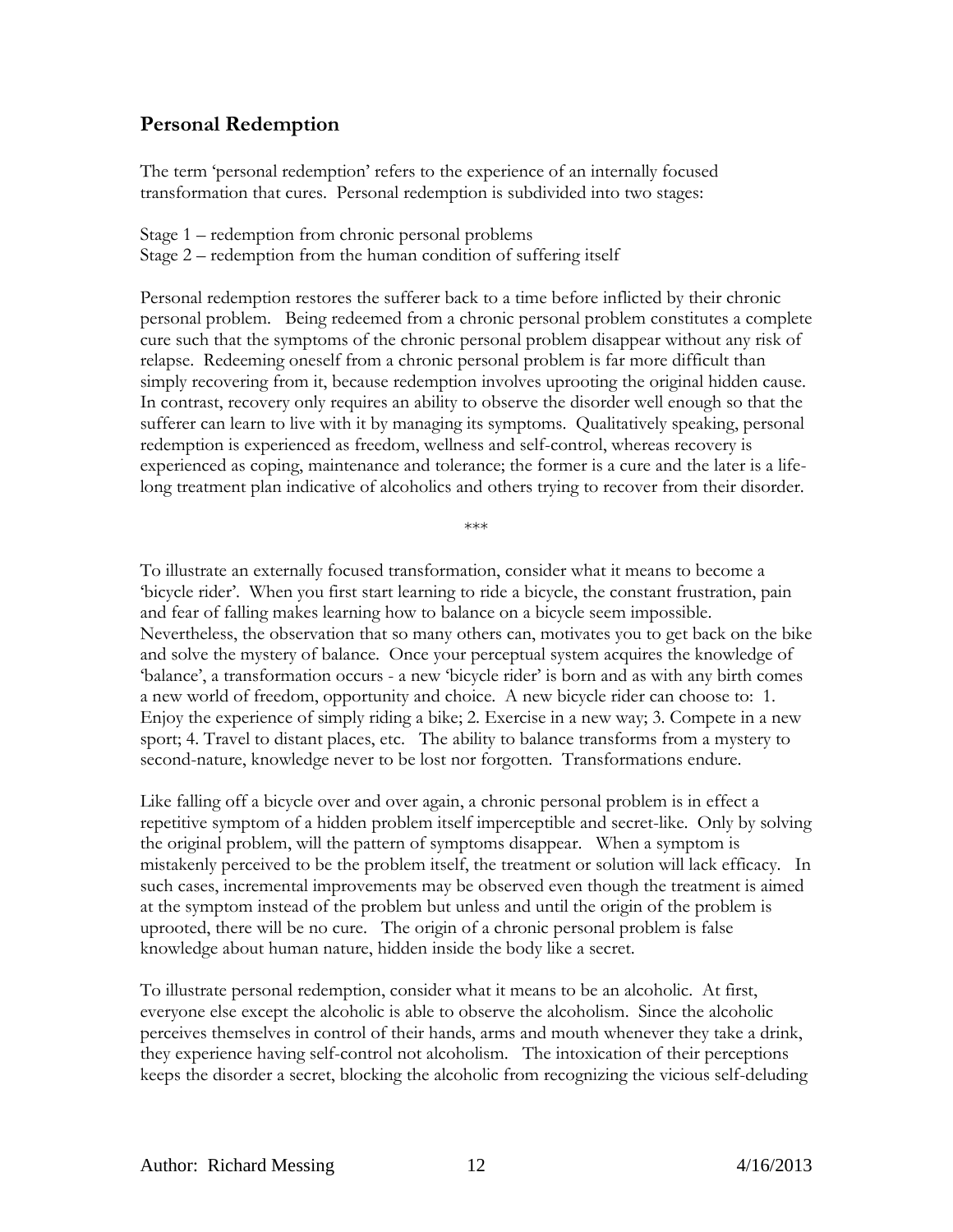nature of their illness. In almost all cases, alcoholics are unable to save themselves – rescue comes from the loyalty of those who can accurately perceive their enemy.

Even though the life of an alcoholic may have been redeemed through treatment, they are susceptible to relapse because the original forces that drove them to drink remain concealed within them. For this reason, recovered alcoholics claim always to be in a state of recovery. According to most mainstream experts, there is no cure for alcoholism - once an alcoholic, always an alcoholic. If a former alcoholic were able to drink socially in moderation without relapsing into alcoholism, this would constitute personal redemption from alcoholism.

Less severe idiosyncratic chronic personal problems, notably those that end in some form of separation or divorce, also have this viciously defensive self-fulfilling nature, preventing the sufferer from recognizing their problem until it is too late. Marital divorce is the most notorious, where two people once very much in love gradually lapse into a state of turmoil and suffering, beyond recognition. What characterizes all such cases is the inability to exercise free will while erroneously believing the opposite – an unconscious state of confusion correctable by acquiring The Logic of Free Will.

\*\*\*

Life as an ongoing transformational experience engenders a moment-by-moment richness, ongoing fulfillment, exciting anticipation, renewal, joy, wholeness, continual growth and the sense that life is following in your wake. Once transformed, you feel free, un-stuck, out of the rut because your past is no longer determining your future, you are. Nothing seems missing anymore; incessant wanting stops and in the silence appears a desire to serve. The mystery of life morphs into a profound understanding of why and how life turned out the way it did. Unpleasant memories and regrets convert to tools for serving others. Happiness, confidence, authenticity and freedom find their reserved seats.

Fears and anxiety dissipate, bad habits fade, haunting personal problems vanish. You become comfortable with yourself in all situations, always appropriate to the immediate circumstance with the courage to deal with whatever life throws at you. Situations that appear difficult to evaluate, you now welcome as challenges from which to grow rather than to avoid or flee from.

If this all sounds too good to be true, it should because an untransformed life doesn't allow for this. To not know of your own ignorance is bad enough; far worse is to not know that ignorance is at the very bottom of the human condition. The ignorance of human ignorance is total blindness to your own humanity and the humanity of everyone else, the darkness that may account for the grotesque lack of peace in the world. Disadvantaged by the ignorance of ignorance, an untransformed life is inherently and inevitably perplexing and in the end of life accounts for the sadly private unsolved mystery one faces when looking back for the last time. This is true even for the most conventionally successful person, who may have all the trappings of society, yet deep down remains trapped and unfulfilled.

\*\*\*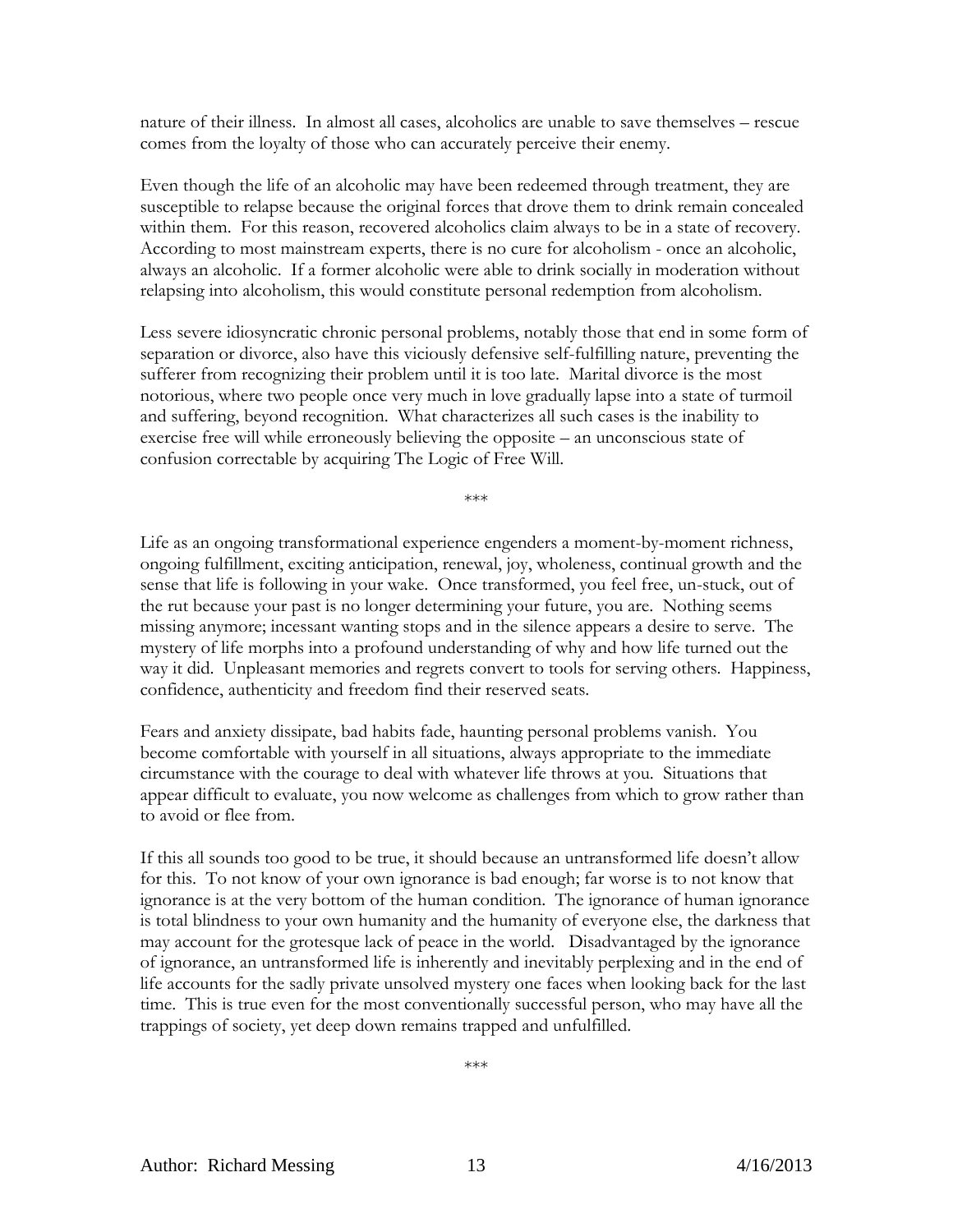In his translation of The Bhagavad Gita, Antonio T. de Nicolas, a leading contemporary philosopher of Indian culture, interprets how the Gita presents the transformation of Arjuna, the warrior in crisis, who finds himself stuck, unable to take decisive action on the battlefield of life. The following passage from Professor de Nicolas' introduction succinctly describes the radical overhaul human transformation has on a person in crisis:

The strangeness of the new situation demands a critical change, not only in conceptual structures, but also in relearning of the new process of body-mind-feeling, a re-education of the muscular and nervous systems, and above all a change in the conceptual structure that will account for the new situation. This is the change, during which a whole new style of embodied interpretation is assembled, but this is not achieved without an intellectual bereavement. This can only proceed to relearn its own process of formation step by step, action by action – how to talk, sing, dance, even eat leftovers.<sup>6</sup>

Not only is Arjuna in battle to save his culture, Arjuna battles to find meaning for his own existence, for his own identity as an authentic and victorious warrior. In the modern era, a chronic personal problem is in essence an idiosyncratic identity crisis yearning to be resolved. Like Arjuna, the sufferer must do battle with their own self, to defeat the forces of enslavement that take a costly toll on the quality of a human life.

The transformation from crisis and suffering to peace and freedom is also rendered in the Torah when G-d freed the nation of Israel from Egyptian bondage, then guided the Jewish people to the promise land. The Torah is about freedom both national and personal. During the pagan era, the Egyptians themselves were enslaved by the idolatry (worship of false gods) of mainstream Egyptian society. Thus, the Jewish people were enslaved by slaves, a horrible plight which we will find later to be no different in essence than the human condition in our modern era. Like the enslavement of Arjuna by his own culture and the enslavement of the Jewish people by Egyptian idolatry, a chronic personal problem is a crisis of enslavement by the unconscious false knowledge (idols) that wreak havoc on the sufferer. Personal redemption starts with an exodus from false knowledge, endures a natural battle fought by the will, followed by a reconciliation and healing, finally ending in the remembrance of a former life departed.

# **The Game of Human Repair**

I once participated in a seminar where the leader defined a 'game' as any situation where 'what isn't, is more important than 'what is'. For example in sports, where the ball is not located, namely the goal, is much more important than where it is, so the goal of the player is to place the ball where it isn't, at which point the play ends. Likewise the game called life for most of us is about what we don't have rather than what we do have, never quite satisfied with our lot. Perhaps this is so because human life from the start is a futile losing proposition as the seconds, minutes, hours, days, and years that pass continually diminish our portion unabated. In the meantime, we are propelled to win the prevailing game of

 $\overline{a}$ <sup>6</sup> The Bhagavad Gita, translated and introduced by Antonio de Nicolas, Nicolas-Hays, Inc. 1990, p. 14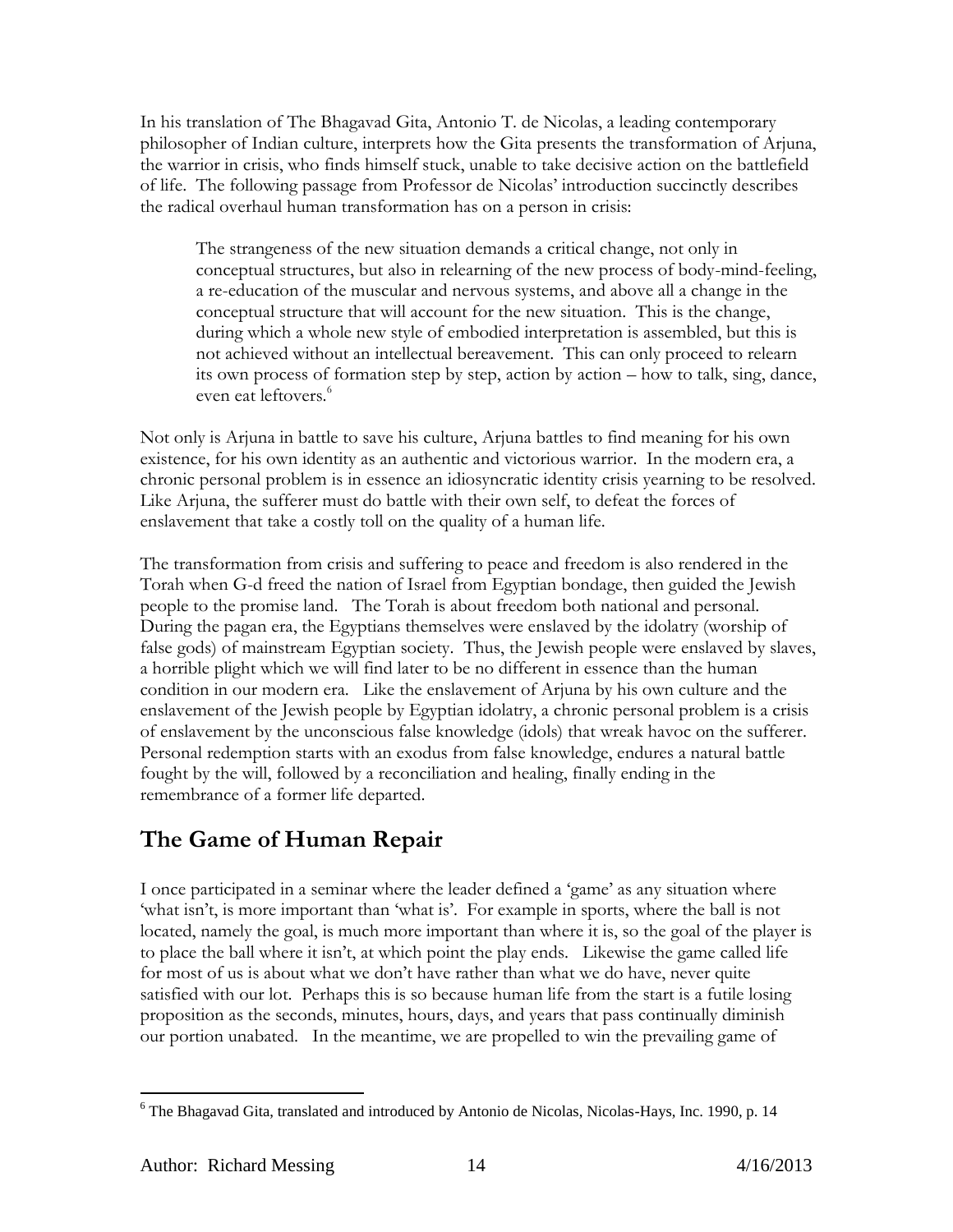survival and wealth, an ethically empty inheritance that constantly tries to distract or uplift us from our terminal fate.

This book could have been written solely as an intellectual exercise about human behavior, suffering, redemption and free will, where the prevailing game is to become a best seller. But I did not write this book for its own sake, simply to be understood, enjoyed, praised and bought, only to be consumed by the same futile game of life that leaves us wanting. To prevent repeating the same fate, **Human Repair** invites you to play a different game, a game that transcends personal survival and wealth, a game where suffering is the ball (subject), wisdom is the bat (object) and human freedom is the goal (destination).

Before you start playing the human repair game, you must bring a chronic personal problem onto the field. Unless you have a personal problem at stake in the game, you will not learn The Logic of Free Will sufficient for your personal redemption. If you are one of the lucky ones devoid of chronic personal problems, the following questions may help you qualify for the game:

- 1. Do you have any persisting unwanted conditions or complaints about yourself related to any of the following aspects of your life:
	- a. Career, Finances
	- b. Goals or Aspirations
	- c. Relationships or Family
	- d. Body or Possessions
	- e. Habits or Self Expression
	- f. Health or Recreation
	- g. Meaning/Purpose or Religion
	- h. Feelings, Moods, Emotions, Thoughts
	- i. Memories or Life style
- 2. Do you have any regrets?

Regret makes life now dependent on the past, because regret assumes life now would be better had the past been different. To make your life now and in the future no longer an extension of your past, you must nullify your regrets. Start by listing them.

3. Which secrets are you most reluctant to tell?

Almost all secrets are motivated by fear of what might happen if the secret was disclosed. Therefore, even though you may not regret having the secret and the secret does not noticeably cause you to suffer, nevertheless, the fear is true and the secret acts as a lie that serves to conceal the fear. To begin learning about how your life is being powerfully shaped by your fears, make a list of your secrets. If you are not sure if a particular secret is important enough to list, add it to the list anyway.

Now put the book down and spend some time now making a list of any chronic personal problems (unwanted persisting conditions), regrets and secrets, as described above. At any time, add to the list when new ones occur to you.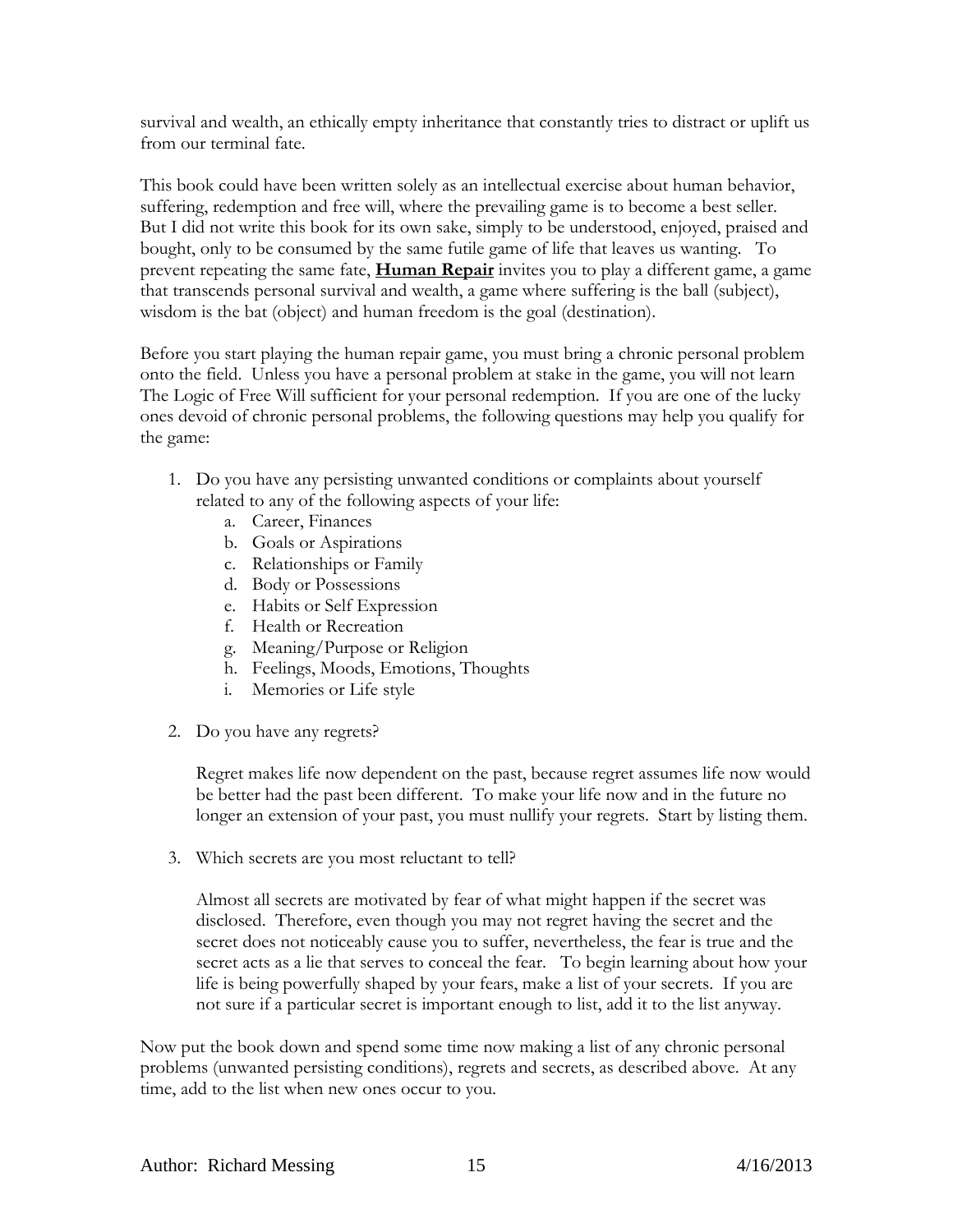# <span id="page-15-0"></span>**[The Optimal Approach for reading Human Repair](#page-15-0)**

## **- WARNING -**

This warning is primarily for those readers who are currently in psychotherapy or any other form of counseling for resolving, curing, managing or coping with a chronic personal problem. Do not, under any circumstances, use **Human Repair** as a reason, excuse or justification to disengage from these other services. The unconscious forces that are causing your problems will use any vehicle, including this book, to discourage you from activities designed to defeat them. If you are in therapy or counseling, don't drop out; if you meditate, continue meditating; if you exercise, continue exercising; if you take medicine, continue taking the medicine. Use **Human Repair** to help you gain more value from these other services, not to separate yourself from them.

The purpose of **Human Repair** is to enable you to relieve your own suffering by learning how to exercise free will in ways you did not know were possible. This book only provides knowledge and guidance. You cannot approach the reading of **Human Repair** casually and expect results. The kind of learning required to cure your chronic personal problem will occur only if you apply what you have read – reading alone is not sufficient. After you finish studying the material in this book and follow its suggestions, if you do not experience a reduction in suffering, it will be due to at least one of the following four reasons :

- 1. You did not fully invest yourself. Unless you can honestly say to yourself that you did your utmost to learn and apply the principles of **Human Repair**, it would be disingenuous to blame the book – personal redemption requires a full effort on your part and must be your highest priority. The onus is on you to bring forth your own transformation using **Human Repair** as a reference tool.
- 2. You may not fully understand the critical ideas of this book. As mentioned earlier, The Logic of Free Will is composed of principles that may at first appear paradoxical and confusing. Your transformation depends on you resolving these paradoxes. If you fail to resolve these paradoxes, you will not acquire the necessary logic for personal redemption. Resolving the paradoxes through dialogue with a study partner can be helpful and enjoyable. Video tutorials (tbd) of The Logic of Free Will may be found online at www.remedy4suffering.com.
- 3. You did not follow the instructions.
- 4. The book may be flawed.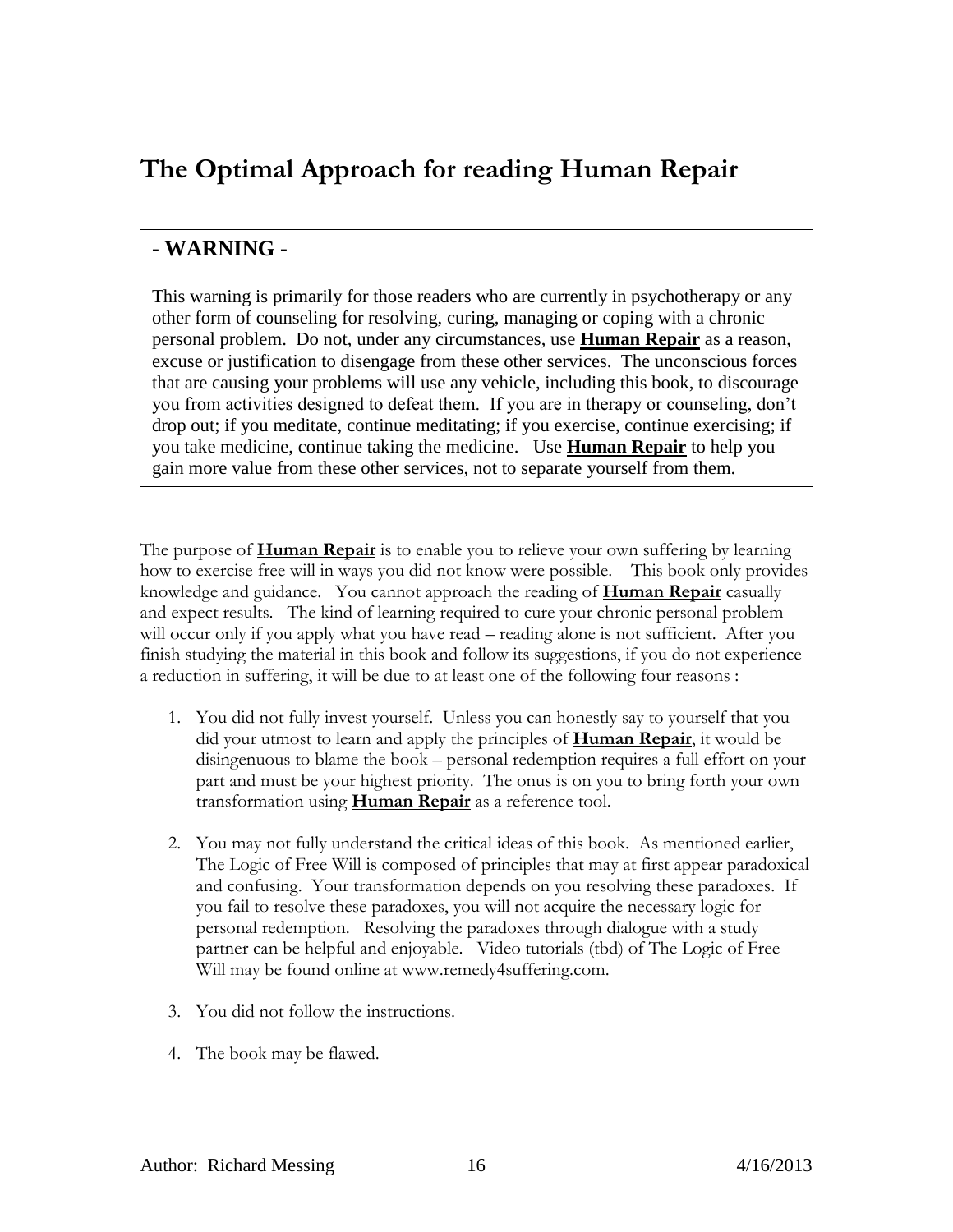There is the risk that you will spend a lot of time reading this book and never experience personal redemption. By the same token, you may spend a lot of time living your life never to become satisfied nor fulfilled. Because life is finite and inherently risky, we must do our best to maximum the value of what we do. With respect to the game of human repair, value is a function of two modes of play: the self-serving mode or the mode of serving others. Both modes are legitimate, however, serving others subsumes self-service, but not vice versa. In other words, if your primary purpose is to serve others by playing the game of human repair, you will serve yourself more so than if your primary purpose is solely to serve yourself. Most people play the human repair game for their own sake; only a small minority plays this game to help others. If you authentically shift your mode to serving others, your personal redemption will progress more rapidly.

It is your choice – the final outcome depends solely on you – all you can do is put forth your best effort - do not second-guess yourself. Observe and learn from every move/ choice/decision you make. Choose whether or not to play the game of human repair, then give it your all until the game ends, i.e. until you no longer suffer from the chronic personal problem you are reading this book to solve.

\* \* \*

Your approach to **Human Repair** will determine the transformational impact you experience. For example, if your objective is simply to learn new concepts, then there will be very little transformational impact. If your objective is to learn facts, then there will be very little value in reading this book. The transformational value lies not in the knowledge you acquire from the text, but rather from the knowledge you acquire after applying this remedy to your chronic personal problem. Your game plan needs to be a rigorous and disciplined inquiry into yourself and your world by making self-observations using The Logic of Free Will as a lens.

This book does not provide information to memorize nor try to persuade you to adopt a new belief system. Nothing is being sold here, rather this text intends to confront your incumbent belief systems in order to break the stranglehold they have on your experience, behavior and will. When your beliefs are confronted, they will automatically temp you to disagree with whatever opposes them. Conversely, when confronted by something in harmony with them, your beliefs will temp you to agree. In both cases, your beliefs will successfully solicit your loyalty even though you admit to yourself what you believe is woefully inadequate for solving your chronic personal problem. People who always want to be 'right' and tend to make others 'wrong' are enslaved by their belief systems. Beware of this pitfall by catching yourself agreeing or disagreeing with the reading material. Instead, **Human Repair** recommends using a scientific approach for choosing what to believe and for deciding where to place ones loyalty.

## **A Scientific Approach**

The most formidable communication challenge in the domain of **Human Repair** is that human transformation requires the introduction of new principles that defy our usual criteria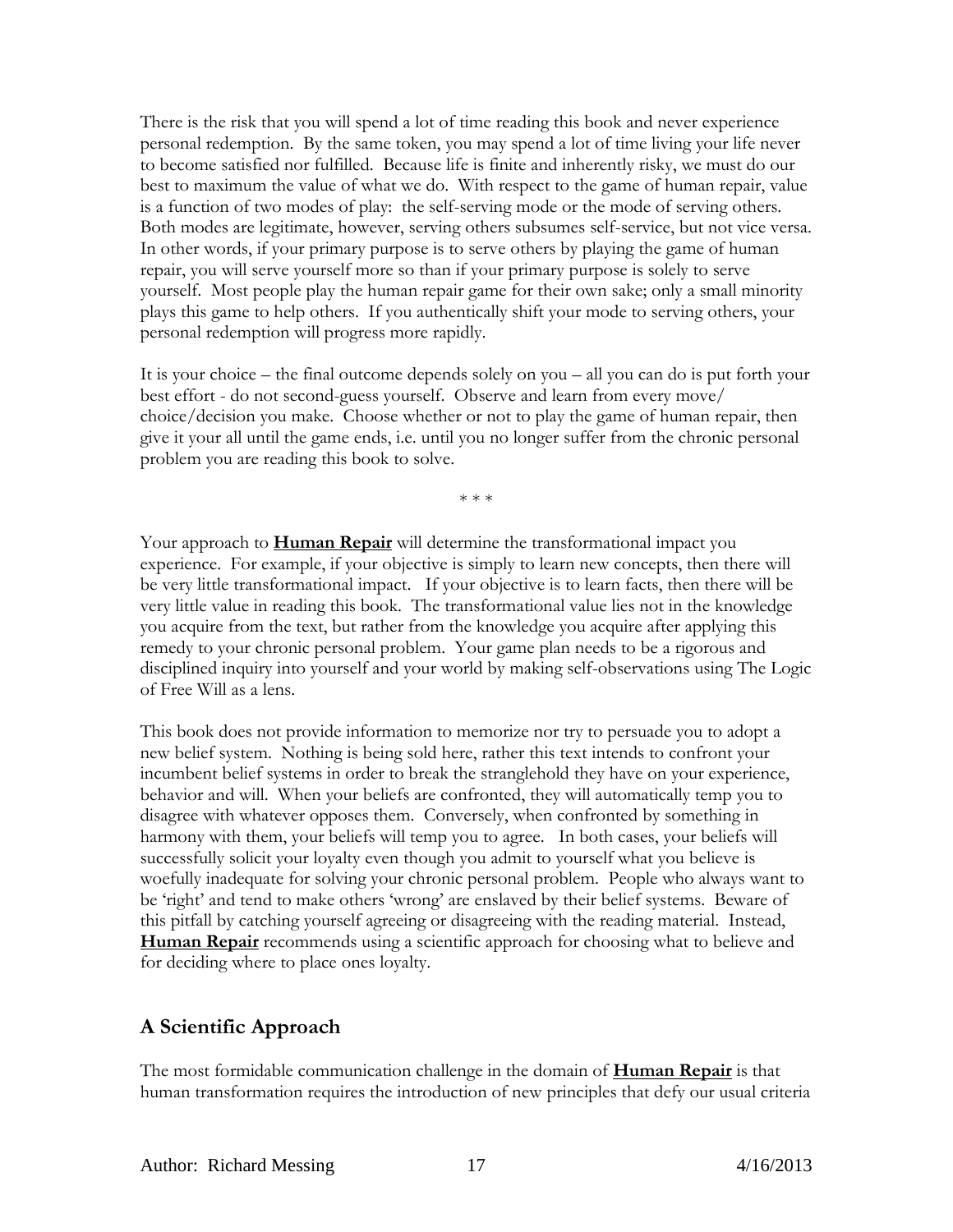for validity. Whether true or false, belief systems are self-reinforcing to ensure internal consistency, however consistency does not ensure validity. A belief system may possess the attribute of self-awareness, i.e. memories of its own behavior, a prerequisite for observing and transforming itself, but transformation does not ensure validity. To ensure validity and to be life affirming, a belief system needs the attribute of self-correction with the right criteria for judging correctness (validity). The ethic of human repair mandates that we always admit when incorrect, seek what needs correction about ourselves and correct ourselves immediately when the opportunity arises. However, self-correction is no better than its criteria for judging correctness.

Ethical people, by definition, are committed to correcting themselves. A serious ethical person is always aware of the risk of behaving unethically given the likelihood of not knowing every ethical nuance or the possibility of having learned an incorrect ethical principle. Wanting to be ethical is simply not good enough; correct ethical behavior requires a correct education in ethics. For a truly ethical person to avoid hypocrisy, acquiring knowledge of ethics is an ongoing obligation. **Human Repair** reduces to a minimum this ethical risk, by choosing 'relief from suffering' as the criterion for correctness.

A normal person always knows with certainty when they are suffering, when they are not suffering and when they experience relief from suffering. When a normal person says to himself or herself they are suffering, they must be correct – this is self-evident. Relief from suffering then is an ideal criterion for correctness - it is unambiguous to the sufferer. Therefore, when you apply The Logic of Free Will to your chronic personal problem and relief from suffering results, your confidence in the correctness of the logic will grow. Greater confidence will encourage you to make more choices based on the same logic. If the logic is correct, relief from the chronic personal problem should continue, causing you to naturally adopt the logic. This dynamic cycle of empowerment will eventually cure your chronic personal problem and you will have learned how to exercise your free will in a new way.

\* \* \*

Now that we have established solid unambiguous criteria for judging the correctness (validity) of our beliefs, our knowledge and our actions, we need a protocol that prevents our old thinking habits from undermining our quest for personal redemption. **Human Repair** chooses a scientific protocol because the job description of a scientist matches the work needed to be done for human repair. Scientists discover new knowledge by searching for what is hidden and unknown. Likewise, to cure a chronic personal problem, the sufferer must seek to discover the unknown false knowledge and false beliefs hidden within them. We will borrow from the enterprise of science a thinking habit composed of four distinctions:

- 1. **Observe**
- 2. **Theorize**
- 3. **Test**
- 4. **Judge**

In the normal course of life, people make observations all the time and then automatically explain the observations to themselves using what they already know and believe. If you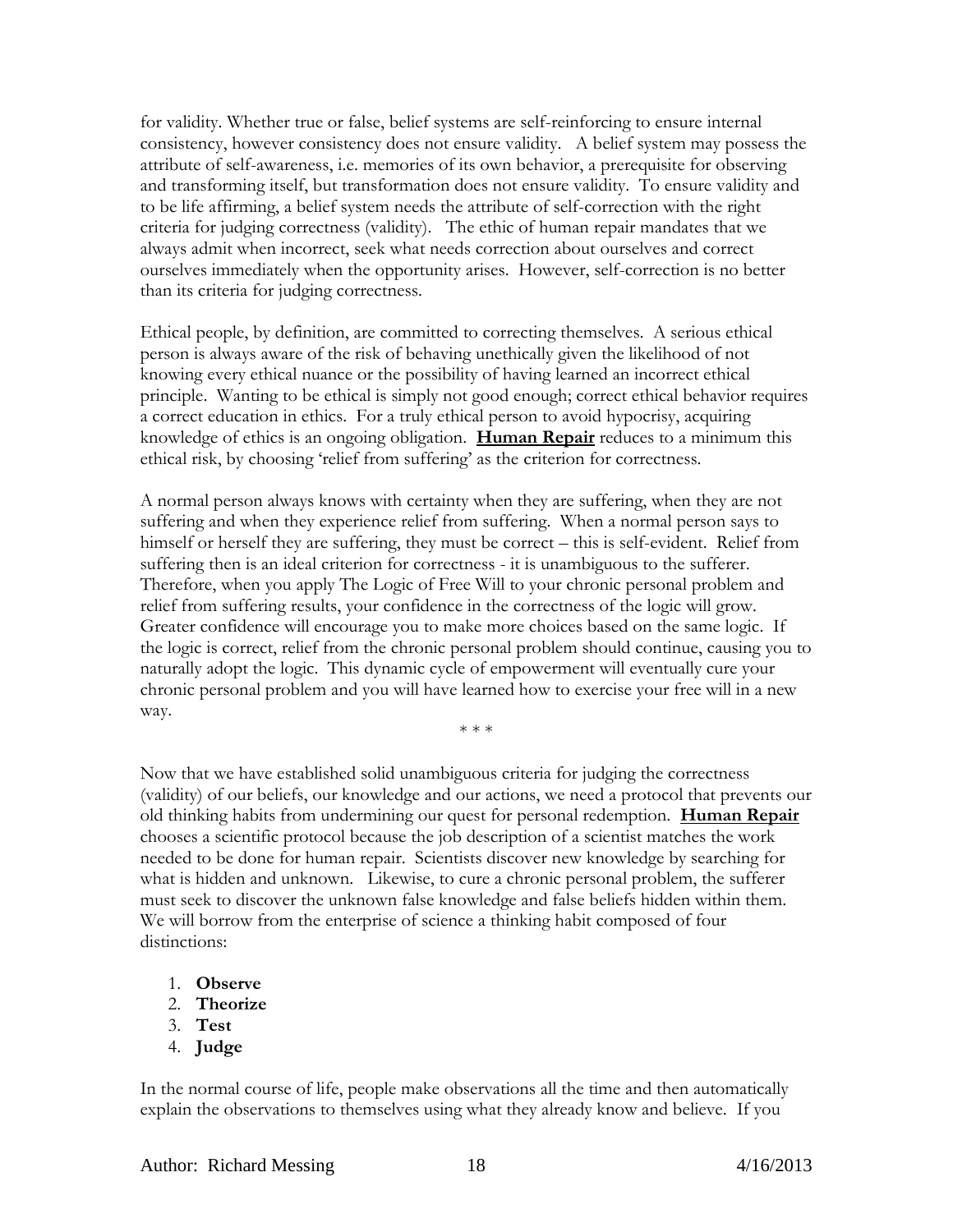have a chronic personal problem, then you already recognize that your explanations, your knowledge base and your beliefs are failing you. **Human Repair** considers it a sacred privilege to offer some other options for you to consider.Instead of trying to get you to believe in these other options, this text insists that you test them before deciding what to believe. This is the general approach **Human Repair** recommends and includes guidance on what phenomena to observe, what theories to consider, and what experiences to give yourself for testing purposes. Judging the validity of The Logic of Free Will rests on whether or not you experience relief from suffering.

\* \* \*

We know from the natural sciences that our external behavior emanates from signals occurring inside our bodies. If we want to learn about and perhaps change our external behavior, observing our internal behavior should bring us closer to its origin. We all pay attention to a greater or lesser extent to both our internal and external behavior, however, since curing a chronic personal problem requires discovering the origin of the problem, you will need to increase the amount of time you spend observing your internal behavior. By observing your internal world, you will become more familiar with the unique automatic recurring content and tactics your body uses to secretly influence your free will.

For example, consider the following experience from my personal life where I used the scientific approach to eliminate a major source of anxiety. For a long time I had anxiety about money. I often worried about having enough money to cover my childrens' college education and my retirement. I also had anxiety about my job security even though there were no indications that my job was at risk. I finally decided this is no way to live, to be constantly worried about money all the time. So by closely observing my thoughts and feelings, I discovered my anxiety occurred only when thoughts about money appeared automatically and uninvited. In other words, I realized I wasn't intentionally choosing to think about money. Rather, the money-related thoughts would enter my awareness on their own, enticing me to think more about money, fueling my concerns and making me anxious. At that time in my life, my incumbent strategy for reducing anxiety about money was to spend more time working, trying to make more money which caused the side-effect of a work-life imbalance. When I made the observation that my anxiety was linked to thoughts that were automatic and uninvited, I began to theorize that perhaps the thoughts emanated from an entity separate and distinct from my free will.

I then speculated that if I freely chose to stop paying attention to these automatic uninvited thoughts, my anxiety about money might stop. To test this hypothesis, I decided to do the following experiment, to give myself the following experience:

- 1. To rigorously observe my thoughts, distinguishing those that appear automatically and uninvited verses those that I intentionally think-up.
- 2. Whenever I observe myself paying attention to an automatic uninvited thought, choose whether to continue or to shift my attention to something of more importance.

The experiment was a complete success. Within a week or two, the anxiety about money stopped and the recurring bothersome thoughts about money and my job diminished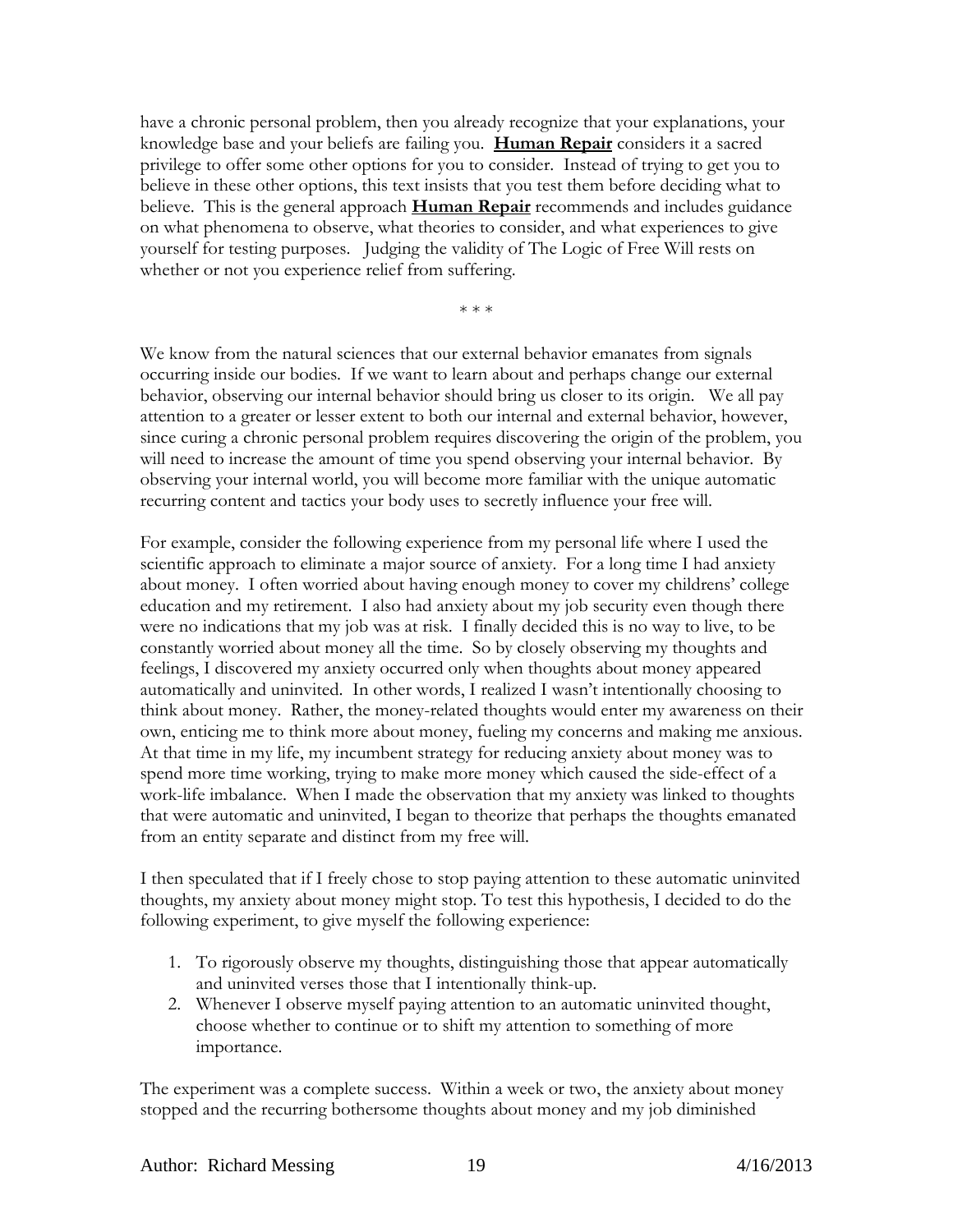significantly. What changed? Prior to the experiment, because I did not distinguish between my intentional thoughts and unintentional thoughts, the unintentional thoughts would capture and hold my attention. I was paying attention to all my thoughts because I assumed they were all coming from the same source, namely me. In other words, I misidentified myself as the source of all my thoughts, when in fact one only sources their intentional thoughts by definition. Learning to distinguish between intentional and unintentional thoughts provided me with a new degree of freedom, like setting foot in a new land where new choices abound.

## **Splitting the Sea**

The story of the Exodus, the emancipation of the Jewish people from ancient Egyptian slavery, sheds light on the power of making distinctions as illustrated above by the anxietyabout-money chronic personal problem. After releasing the Jewish people from slavery and allowing the entire Jewish nation to leave Egypt, the Egyptian Pharaoh changed his mind. As the Egyptian army pursued and overtook them, the Jewish people became frantic and Moses started to pray. Then G-d said to Moses, "Why do you cry out to me? Speak to the children of Israel and let them journey forth! And you – lift up your staff and stretch out your arm over the sea and split it; and the Children of Israel shall come into the midst of the sea on dry land."<sup>7</sup> Moses touched the water with his staff and the sea split allowing the entire Jewish nation to escape and to enter a new land virtually unscathed. At the same time, the entire Egyptian army drowned when the parted waters returned to its original state.

By distinguishing between intentional verses unintentional thoughts, I split my sea of thoughts into two distinct observable types. New observations make possible new ways of acting freely, such as in this case, by switching my attention away from the anxiety-provoking thoughts to an affiliated choice. After a week or two of controlling the focus of my attention in this disciplined way, I felt relief from anxiety as the unrelenting legion of moneypursuing thoughts washed away.

## **Don't wait; start now!!**

The act of distinguishing two types of thoughts followed by the free willful act of switching ones attention from one type to the other, re-educates the body through the memories of these acts, only if one is disciplined to keep up the exercise long enough. **Human Repair** suggests you, the reader, start now by making the distinction for yourself that you have unintentional automatic uninvited thoughts that rapidly and often capture your attention unnoticed, and these automatic uninvited thoughts have an agenda not necessarily in your best interest. If you notice some of these thoughts are associated with anxiety or worry, practice shifting your attention onto something totally unrelated. You may not find this easy to do at first, but it does get easier if you continue working at it. By adopting this practice, this text predicts you will experience relief from suffering and discover a new powerful way to exercise your will freely.

 $\overline{a}$ 

 $<sup>7</sup>$  The Torah, Exodus (Shemos), 14:15-17</sup>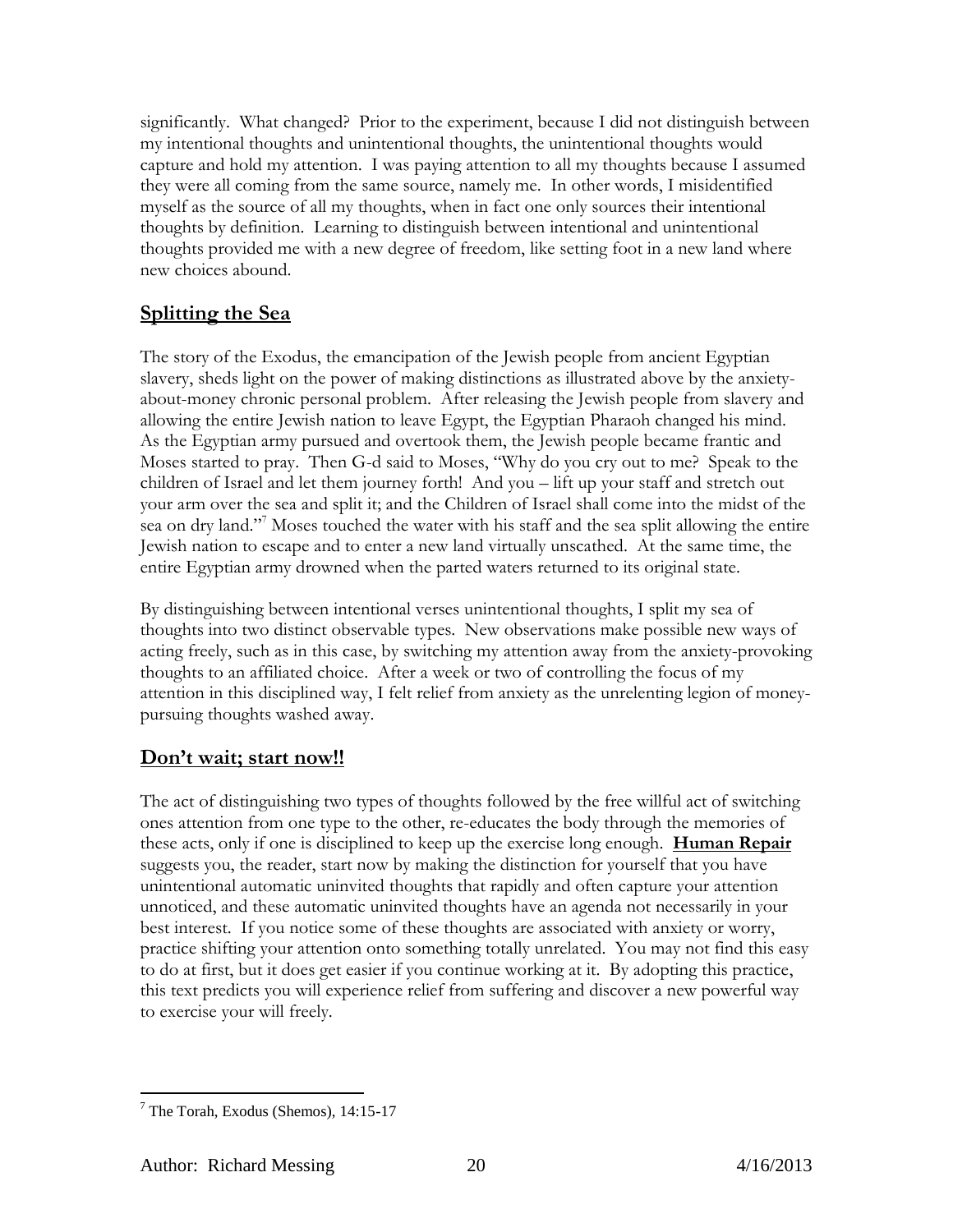# **Secrets about Secrets**

*Knowledge of Darkness is the Light*

#### Definitions:

- 1. Intentional for a known purpose.
- 2. A Secret information kept concealed for a known or unknown purpose.
- 3. A Lie that which conceals the truth; a lie has the status of a secret.
- 4. Lying the act of concealing the truth.
- 5. Normal average, typical, common.
- 6. Free Will the ability to exercise the will, i.e. to create or make choices, without influence from a force or entity outside the will.

#### **Why learn about secrets?**

We are learning about secrets because secrets are uniquely human. There is nothing more intimate, more private nor more telling about a person than their secrets. For this reason, secrets are an ideal starting point for investigating the nature of free will, self-control and suffering.

What if someone offered you a million dollars to publically disclose all your secrets - would you go through with it? Despite your strong desire for the million dollars, the consequences of telling all your secrets would be too frightening. There is certain information you would find very difficult if not impossible to disclose, especially the secrets others told you in confidence or the details that describe the intimacies you had with them. There is one extreme universal secret you would never disclose, even in exchange for a hundred million dollars – the disclosure of your personal ID, your identity, along with the access codesto your bank accounts, because if you did the prize money would not be secure and neither would you. Fear appears to be the unrecognized force behind most secrets.

Even though it is obvious that humanstraffic in secrets by continually concealing information from each other, it is not so obvious why. The need to have secrets suggests we are all afraid of each other - that we do not trust each other with the information we each possess. However this does not explain why we keep secrets even from those we trust the most. Is it possible that we are permeated with fear to such an extent that we are compelled to keep secrets even from those we love and to whom we are most loyal? If fear is the underlying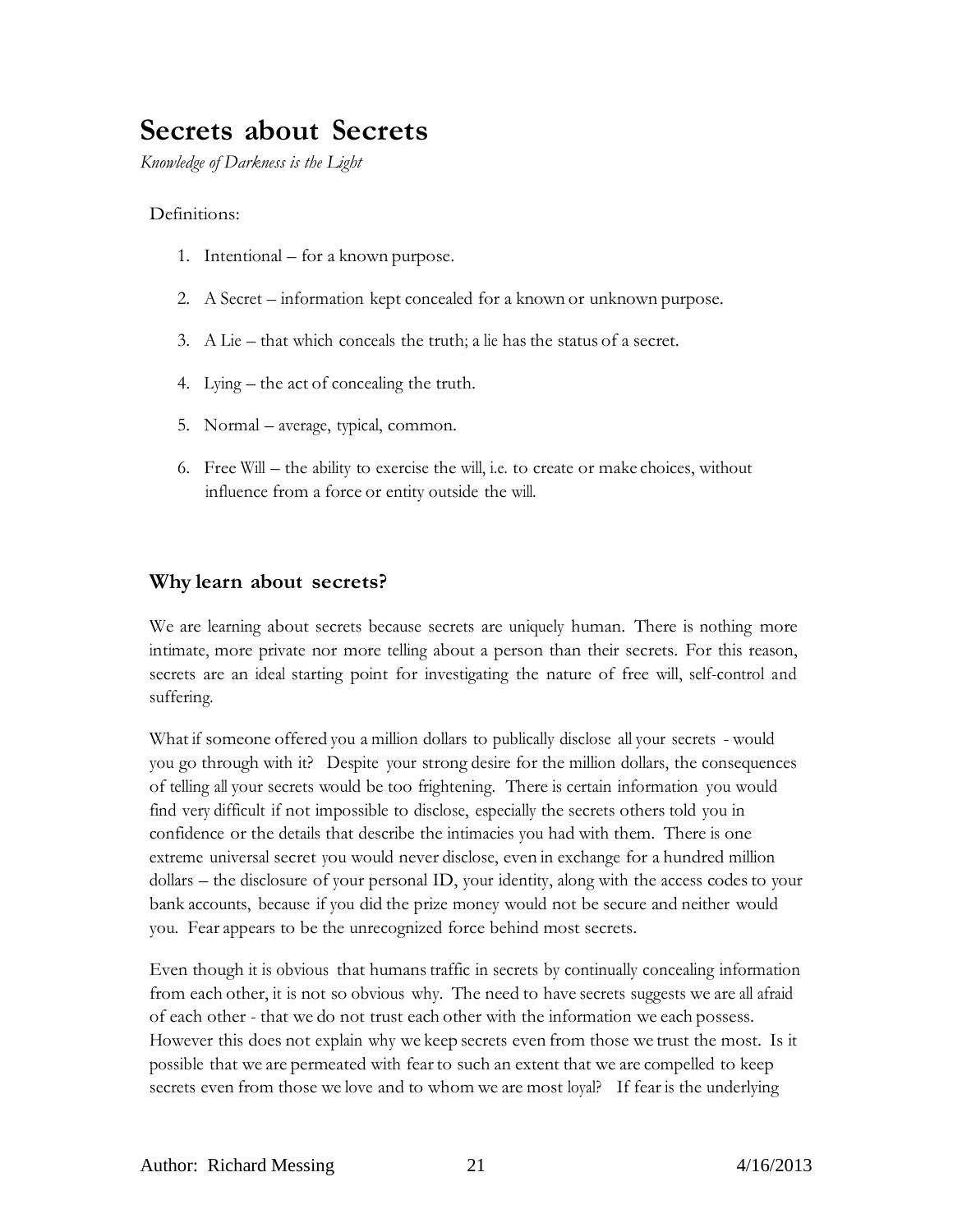motivation for a secret, then the secret is not an act of free will because no one freely choosesfear- fear comes upon us automatically, uninvited. This suggests that a fear-based secret is disguised as an act of free will, giving the illusion of self-control even though the opposite is true.

What is the risk in believing we freely choose our secrets if it isn't true? The epitome of selfcontrol is the ability to exercise your will freely, to create andmake choices without being influenced by forces outside your will. The opposite is the puppet pitfall, when one lacks selfcontrol but doesn't know it, who believes they are choosing freely when in reality they are under the influence of unconscious hidden forces. A person is not fully in control of themselves to the extent they are unable to exercise their will freely, free of outside influences, whether they know it or not. Such isthe case with secrets that are driven by fear, an emotion a person never wants nor freely choosesto have, with one exception - the fear of G-d - the only fear freely chosen, i.e. an act of free will.

Being out of control is bad enough. Far worse is to not knowwhen you are out of control. Before the sufferer realizes their personal problem is chronic, they hope they have the problem under control until recurring failures, frustration, discouragement, depression, hopelessness, loss of confidence, etc., convince them otherwise. After every attempt to solve their problem fails, a rational person eventually concludes that something imperceptible must be controlling them. The imperceptible is itself a secret. Like a spy whose defeat depends on the disclosure of its secret identity, a chronic personal problem is resolved when the identity of its origin is no longer a secret, no longer concealed from its victim, at which point selfcontrol is restored.

Because we bring secrets into and out of existence by decreewith a simple internal speech act requiring no skill or resource, it appears as though we have complete self-control when we create, keep or tell a secret. We never suspect that what we say to ourselves, such as when we tell ourselves to keep something secret, is under the control of anything other than ourselves. If it can be shown that the human condition forces us to keep secrets, this would prove that a secret is not always an act of our free will. If a secret is not an act of free will, then what we say to ourselves is not always under our complete control contrary to common belief. The implication of such a widely held misconception is no less than monumental. Is it possible that humanity has been ignorant of something so fundamental to human nature as secrets? Perhaps we should not be so surprised how little we know about ourselves given the ubiquity of human suffering the world endures and how profoundly inept we are at eradicating it.

Before attempting to understand the hidden forces that influence what we say to ourselves, in particular our secrets, it must be shown that secrets are forced upon us, that in order to have a normal life a person must keep secrets - that there is no choice in this matter. Toward that end, the following proof will show that,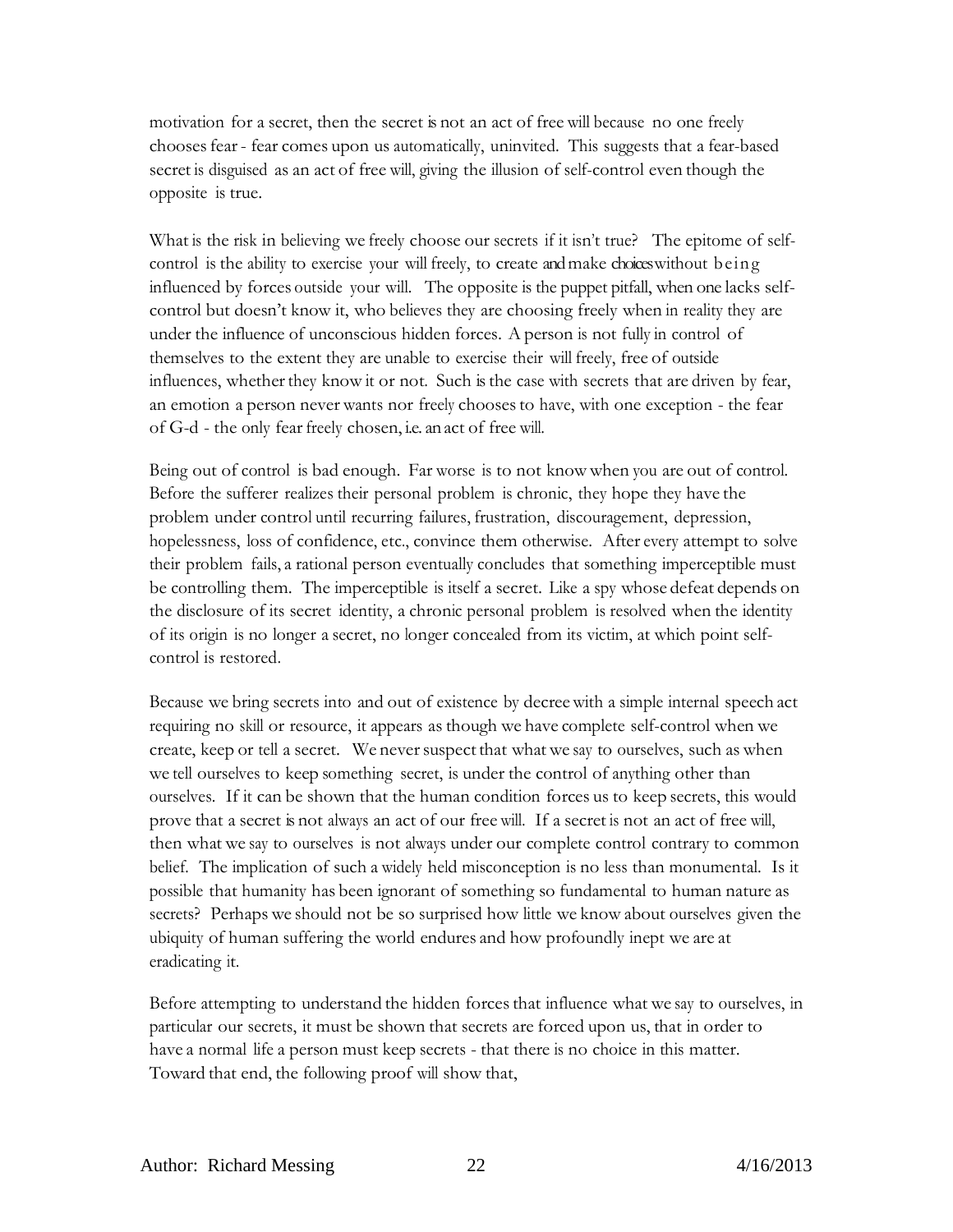#### **a normal person is forced to keep secrets.**

We begin the proof by testing the authenticity of a person who claims to no longer keep secrets and attempt to show why such authenticity is virtually impossible to attain. To test the truthfulness of such a person, think up the most universally kept secret then ask them to disclose it to you. If they are unable to disclose this secret, then they are not truly a person who never keeps secrets.

What is the most universally kept secret? It should be obvious but it isn't. Which secret came to your mind first? If it wasn't the following secret, then the secret that just came to your mind may be more important to you than your own physical survival. Isn't this the most universally kept secret:

#### **the name of your bank, your bank accounts and the access**

#### **codes to your bank accounts?**

If someone insists they do not keep secrets, then when asked for their ID and bank account information they must disclose it. It goes without saying, they certainly can't keep secret their no-secret status. Once their no-secret status becomes public knowledge, it would only be a matter of time before a criminal asks for their ID in order to pilfer their bank accounts. Inevitably, a person who refuses to keep secrets in today's world will lose their freedom. They will end up either homeless, confined to a mental hospital or dependent on a loved one, all of which are abnormal living conditions, proving we have no choice but to keep secrets in order to live a normal life.

Since a person is forced to have secrets to live normally, it must be true that not all secrets are acts of free will; therefore we are not always in full control of what we say to ourselves, contrary to common belief. To free ourselves of these controlling forces, we must investigate their nature so that we can observe, oppose and ultimately defeat them.

The following dialogue between a psychiatrist and patient provides further insight into the forces that underlie secrets. The dialogue will also show that the logic of secrets argues for the existence of the human unconscious. This insight is the gate through which one must passto fully appreciate the following principle:

#### **The course of a human life is determined either by a hidden selffulfilling prophecy or its defeat through the exercise of free will.**

After the dialogue, we will begin learning how and why the unconscious strives to control the Human will through unintentional acts analogous to idolatry, in its effort to survive in a hard and dangerous world.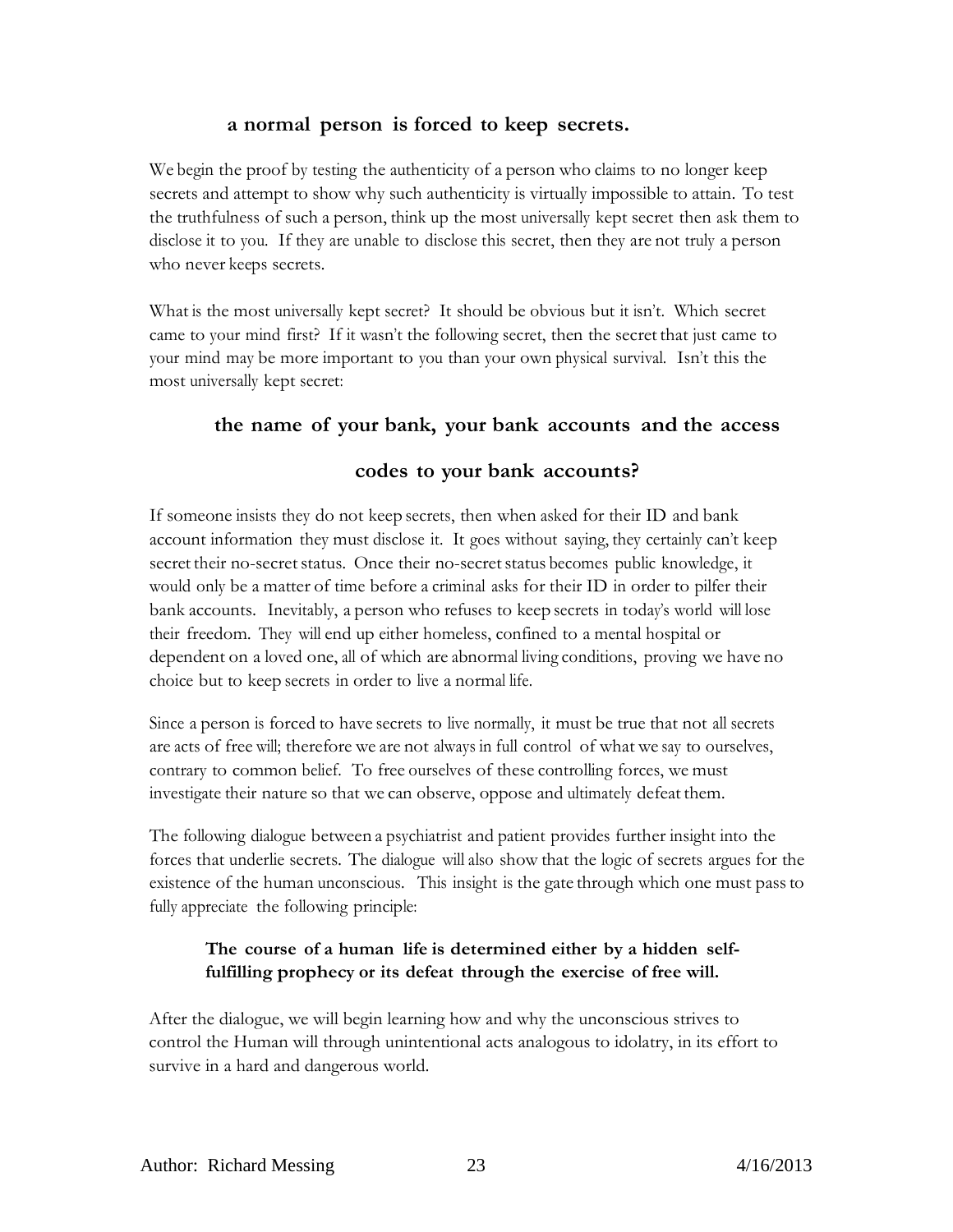## **Philosophical Counseling**

## **Session #1**

Dr – Psychiatrist

 $Pr =$  Patient who refuses to keep secrets

Dr: Do you know why you are being forced to live in this psychiatric hospital?

Pr: Yes. People think I'm self-destructive because I refuse to keep secrets.

Dr: Why don't you want to tell me what happened?

Pr: A stranger found out I don't keep secrets then asked me for my ID and the access codesto my bank accounts. He stole all my money. Doctor, does this mean I'm crazy?

Dr: No, you're not necessarily crazy, but I do think you are very confused and don't know it. If you continue not to keep secrets, you will never live a normal life because criminals, whose business depends on being secretive, will steal everything you own especially your identity. The safest place for you to remain is in the hospital until you realize you must keep secrets. Until then, I will not release you.

Was there a time when you did keep secrets like everyone else?

Pr: Yes.

Dr: What made you decide not to keep secrets anymore?

Pr: I was a very wealthy person. I was able to buy anything I wanted. Eventually I realized what I wanted more than anything else was to simply live in a world where people trusted each other; to live in a world where I don't have to be afraid of other people. I came to the conclusion that there is no worthier ideal, so I decided to devote the rest of my life trying to bring such a world into existence.

Dr: What a wonderful and noble cause! But why does this mean you can't keep secrets anymore?

Pr: Early one morning asI was waking-up, it occurred to me that if such a world existed, if everyone could be trusted, people should have no reason to keep secrets from each other. Why hide anything from someone who is loyal to you? That's when I decided to stop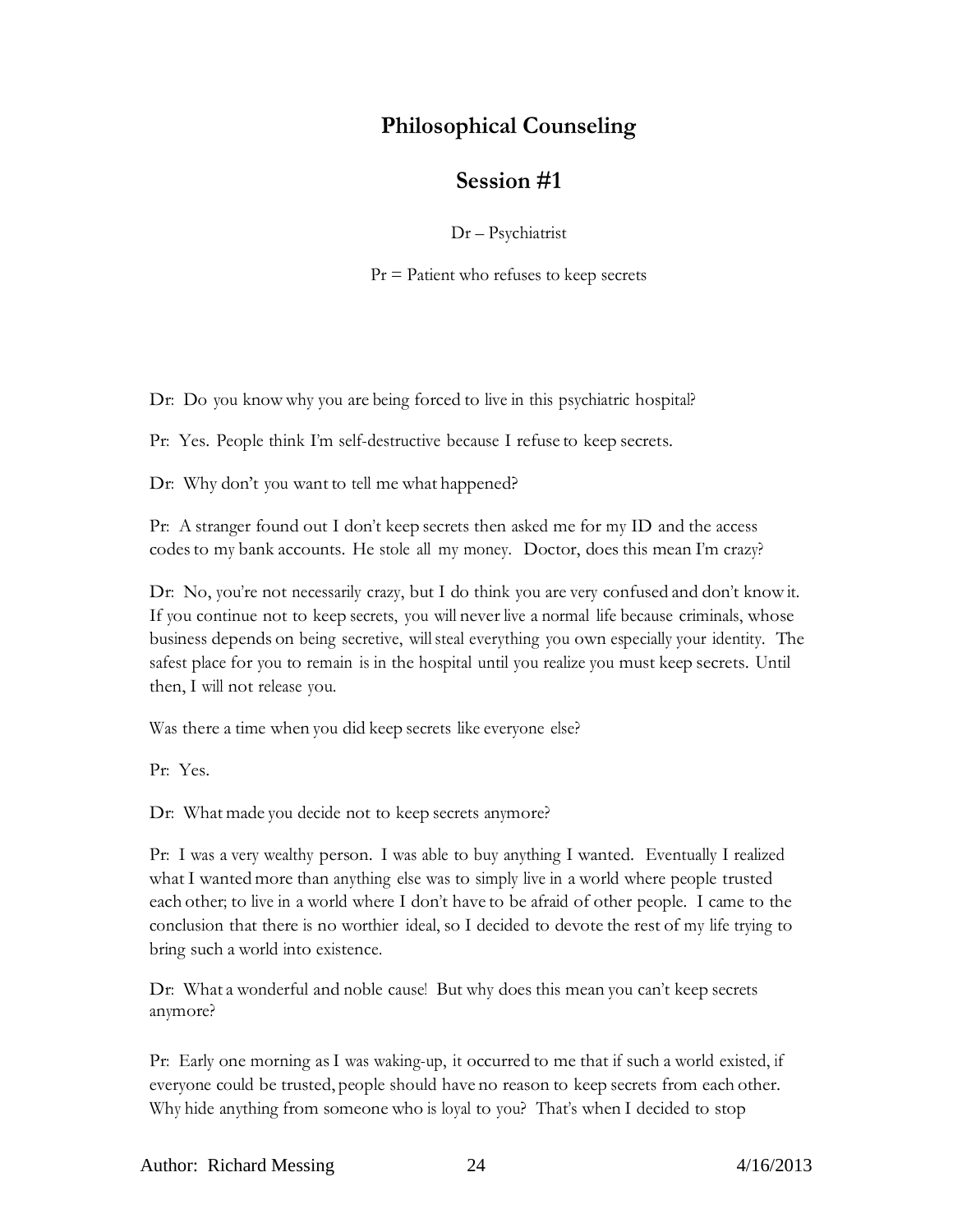keeping secrets, and by doing so I hope to getsome insight into why the world is so disloyal. To understand anything fully, one must also understand it's opposite.

Dr: What happened after you made that decision?

Pr: I immediately realized I was keeping other peoples' secrets, secrets they told me in confidence. I had to tell my friends and family I was no longer keeping their secrets secret, because had I not told them, I would have been keeping that fact a secret – I hate hypocrisy. As you can imagine, many of them became angry with me and some even threatened me. I thought they would be a little easier on me when I told them the humanitarian reason for my decision, but they didn't care about that at all. I lost several friends and was ostracized by some of my closest relatives.

Dr: The irony is, in your sincere attempt to create a more trustful world, you caused others to no longer trust you. I hope you can begin to see that refusing to keep secrets in a world where everyone else does is very problematic. You need to see the folly of your own actions.

Pr: I must admit I didn't thoroughly consider the potential risks and ramifications that might arise. I didn't fully appreciate the extent people use secrets to create and maintain their relationships.

Dr: Unless you understand the paradoxical nature of secrets, you won't understand how people function, especially yourself. To the extent a person lacks knowledge about human nature, at least to that extent they will lack knowledge about themselves and everyone else. It's no wonder so many people don't get along. You lost almost everything. Hopefully, you are open to learning from your mistakes so that you can improve your chances of accomplishing your noble mission. It behooves everyone to make learning about human nature the highest priority.

Pr: I'm open to learning but I'm not yet sure I made a mistake. I see how my decision to not keep secrets landed me in this mental institution; however, I'm not sure being here is a bad thing or the result of a mistake. There may be something very important I need to learn by being here. Maybe it is good that this happened to me. Maybe everything is ultimately for the good.

I still maintain that the world can function without secrets, assuming we were all loyal to each other? I admit this is hard to imagine given how little loyalty there is in the world today. I believe we all know in our hearts the goodness of loyalty, and the shame knowing we are not as loyal to each other as we ought to be.

Dr: I agree in theory that if everyone was loyal, the world could function without secrets. I think if we investigate the nature of secrets, we may come to understand more deeply the origin and purpose of the dark forces that compel us to have secrets, especially secrets that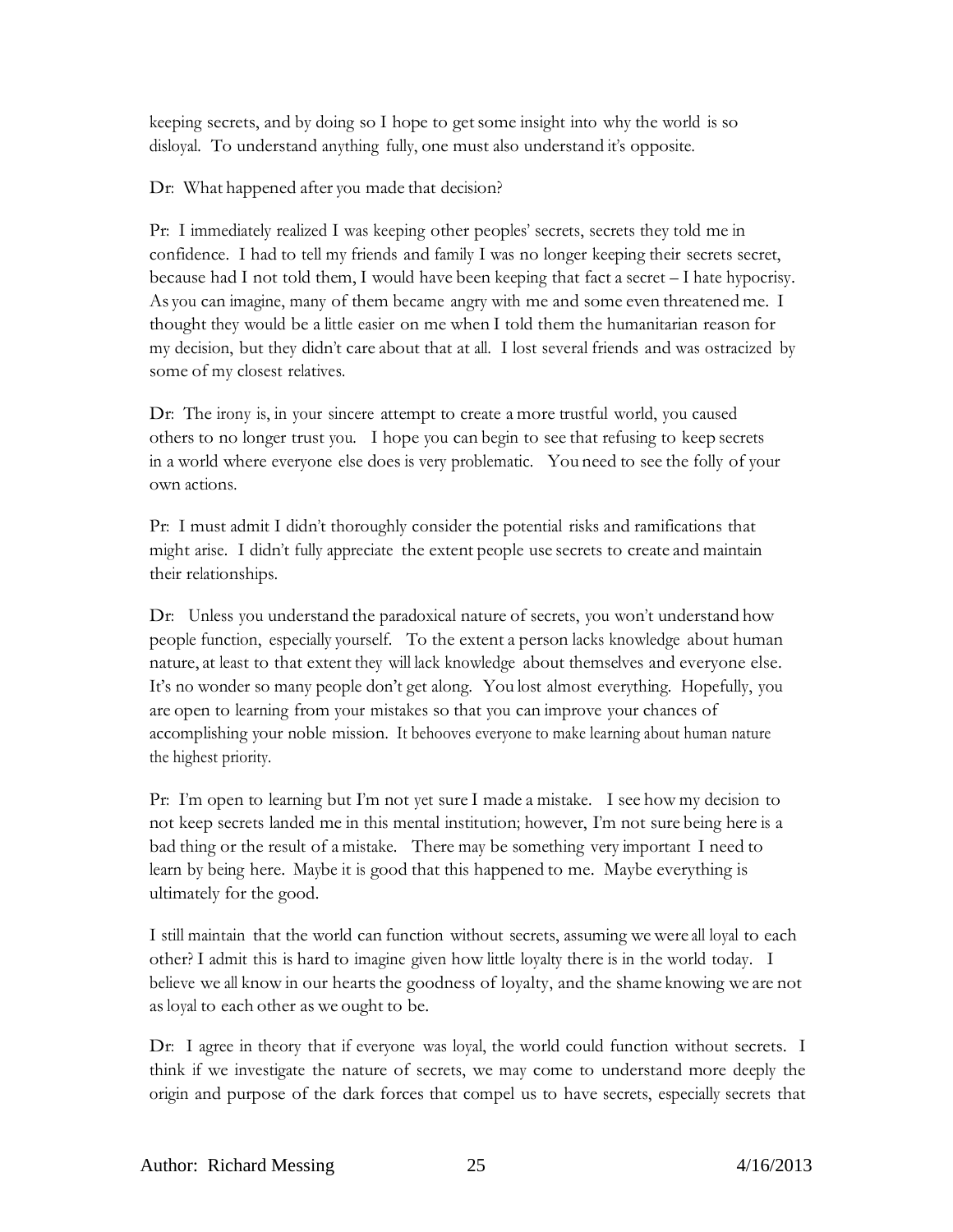are driven by fear.

Pr: What do you think I need to know about secrets I don't already know?

Dr: Let's look a little deeper into how people use secrets. Telling a secret is a private act of disclosure and concealment that creates trust. When people tell each other their secrets for the first time, trust enters instantly. Secrets are profound because they summon so many other human virtues such as courage, loyalty, confidence, vulnerability, intimacy, privacy and most important, honor.

Pr: I never gave it that such thought.

Dr: Most people haven't.

Telling a secret in confidence makes both people feel more secure. This can occur only if the giver of the secret has the courage to trust the receiver. When telling a secret, the giver voluntarily submits to the will of the receiver - a self-imposed act of subordination that places the receiver in a position of power over the giver. The receiver's power to disclose the secret against the giver's will, implicitly deters the giver from becoming disloyal, thereby making the receiver more confident. In return for this gift of confidence, the receiver secures the human bond by agreeing to keep the secret, "it shall go no further", establishing mutual trust, confidence and loyalty.

Pr: I guess that's why sometimes I feel a bit nakedwhen I disclose a secret to someone for the first time. It's like undressing in front of a new potential lover, looking forward to a warm loving embrace, while at the same time being exposed to the potential pain of rejection or even worse, disloyalty. I can see how telling a secret is an intimate act, requiring the strength to be vulnerable and exposed.

Dr: You're right. People yearn for intimacy. Our naked bodies are secrets we conceal with clothing. It takes courage to unclothe a secret especially the first time with a newperson. Someone must have the courage to make the first move for a loyal and intimate relationship to emerge.

Did you ever notice that the wordsloyalty and royalty have the same root?

Pr: No.

Dr: These words are very closely related. The virtues of royalty are summoned when a secret is used to secure a human bond. Royalty derives its power from the reciprocal loyalty that the crown and their loyalsubjects share. The job of royalty is to protect and nurture the kingdom in return for the praise, honor and loyalty of their people, who make the kingdom secure for all by submitting to the will of the crown. When this circular power of mutual loyalty breaks down, the royals are dethroned in spirit and eventually from office,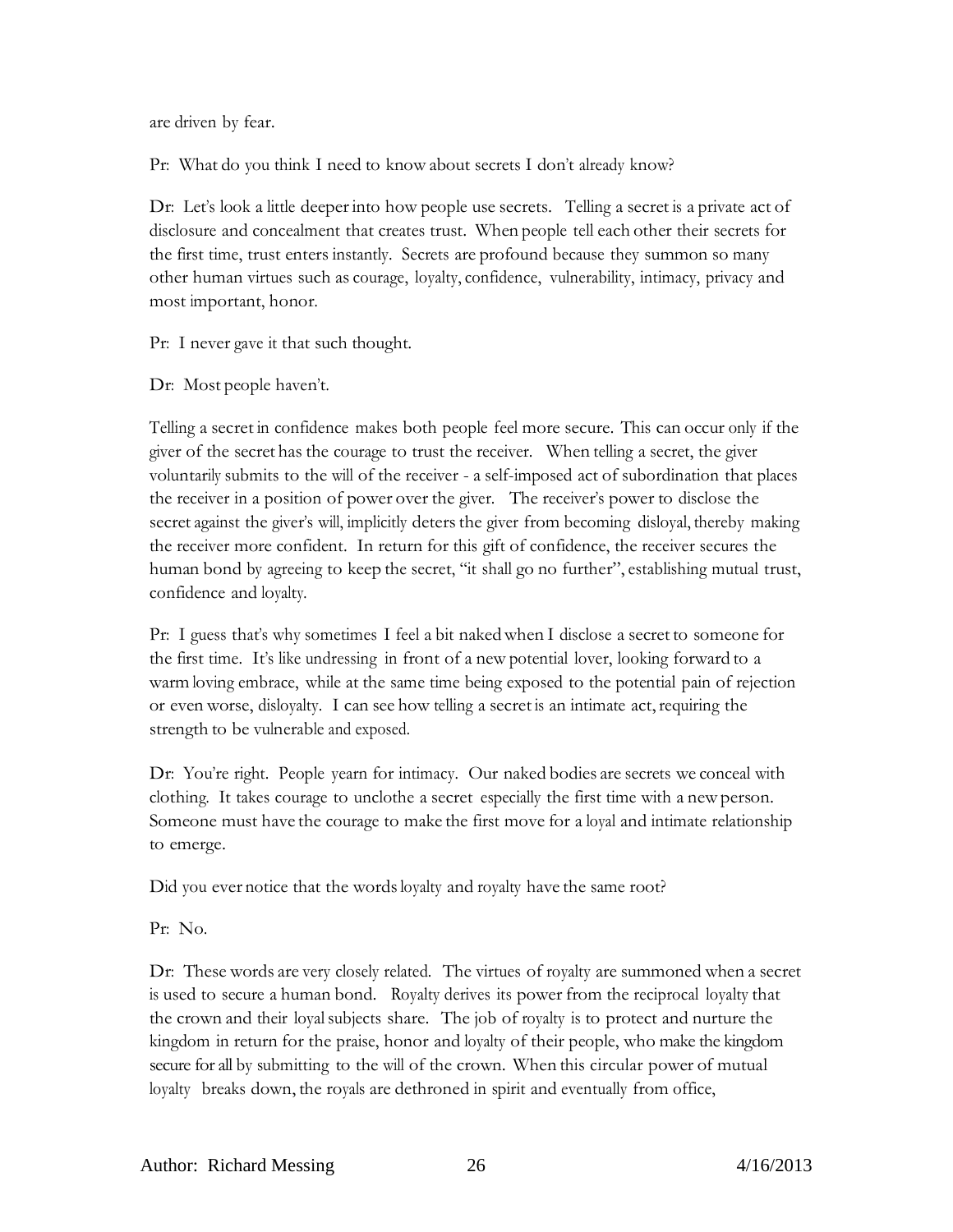overthrown by a new and more popular regime.

Trust, confidence and loyalty are the royal pillars upon which both personal and national security rest.

Pr: I see why my friends and family were so harsh with me. When they learned that their secrets were no longer safe with me, the loyalty we once shared broke down, removing me from their royal inner circle.

Dr: You posed a threat to them. It takes courage to reveal a secret to someone who you've never trusted before. It takes courage to make the first move in a relationship with someone who hasn't yet risked disclosing to you one of their secrets. Sharing a secret is an act of human bonding, a private invitation to embrace, paid for with the intimate gift of self-imposed vulnerability. Secrets make people feel safe.

By the same token, some very private people lack inner strength because they can't tolerate being vulnerable. They rarely reveal their secrets but yearn for the secrets of others. Consequently, they tend to have very few close intimate relationships.

Pr: Are you suggesting that the way to build a more trustful world is for everyone to tell secrets to each other? That can't be right because if everyone knows everyone else's secrets, the secrets would no longer be secret. That doesn't make any sense.

Dr: You're right. Secrets become paradoxical at the extreme.

Pr: It almost seems counter-intuitive to evertell anyone a secret, because a secret becomes less of a secret as more people knowthe secret? It is also ironic that people both keep secrets and tell secrets for exactly the same reason, to feel more secure. It is as though a secret is a traded security with intrinsic value, a kind of currency used for buying the royal assets of trust, confidence and loyalty.

Dr: It's sad that we still live in a world that makes us feel we need protection from each other.

Pr: This is precisely the reason I stopped keeping secrets; I decided I didn't want to live that way anymore.

Dr: Unfortunately, there are forces in our world that cause us to keep secrets. If we ignore these forces, we will suffer the consequences, as you well know. Let's approach the problem scientifically. Let's try to understand the properties of these disloyal forces so that we can learn how to observe, oppose and defeat them.

Pr: It boggles my mind that we knowhow to travel to the moon but we can't figure out how to live together in peace. Now that's a mystery.

Dr: I think the reason is relatively simple but the solution is complex. Imagine a world where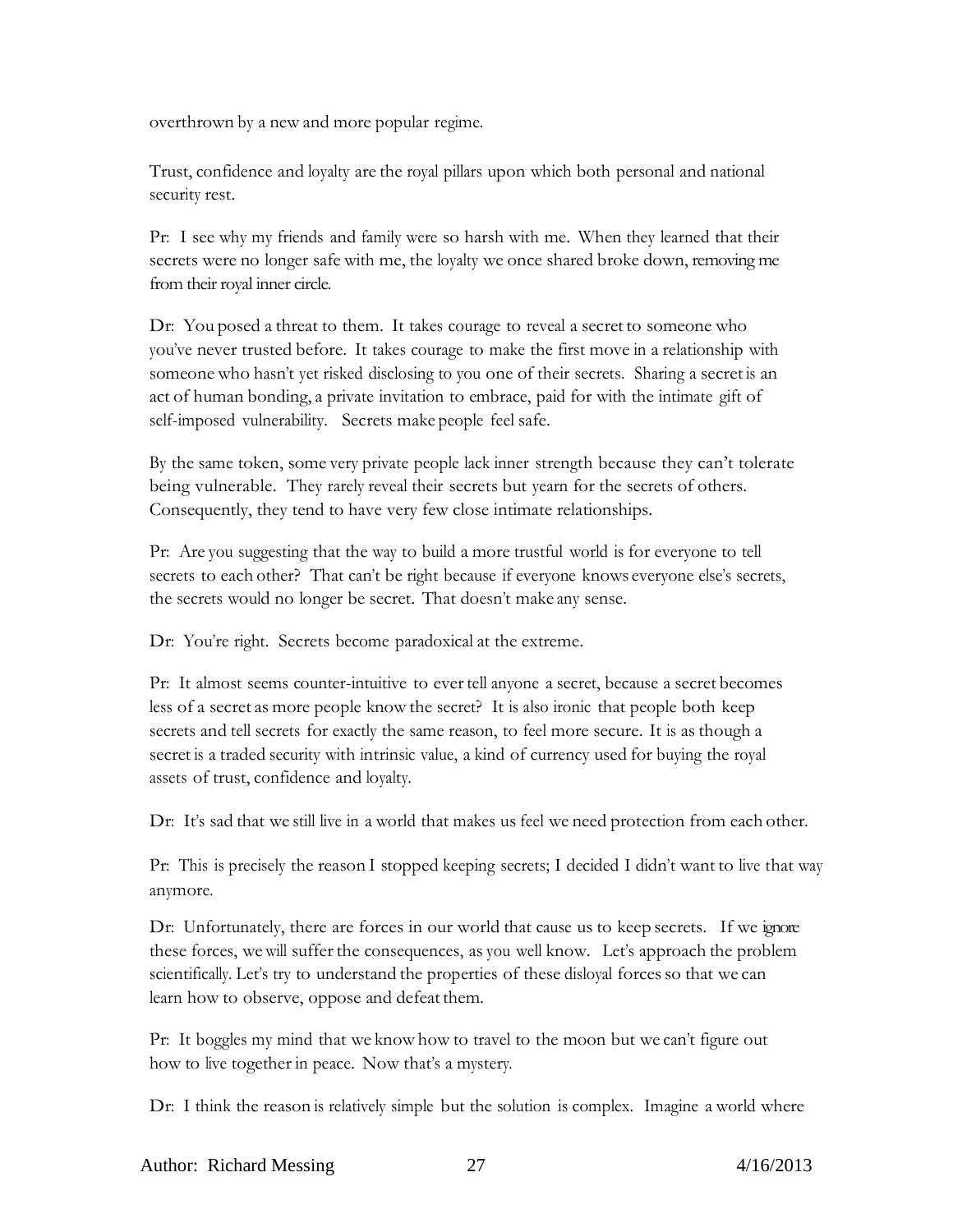civilization as a whole does not yet fully understand its own nature, human nature that is. In such a world everyone would lack self-knowledge at least to the extent each person does not understand human nature. In such a world, wouldn't you predict that people would often misperceive, misjudge and unintentionally upset each other, making trust difficult to maintain even for among those with good intentions. Since no one fully understands human nature yet, it is a faite comple that our world lacks trust.

Pr: Are you suggesting people should become more knowledgeable in psychology to solve human problems?

Dr: There is no question that everyone needs to make it a high priority to learn as much as possible about human nature and the human condition. Psychology is only one perspective. Philosophy and religion have been around much longer and have much more to offer. As the philosophical issues we are discussing become clear, you will be able to see and understand yourself better. When this happens, you will makemore accurate observations and more effective decisions in general. Over time, with proper discipline, you can master yourself to such an extent you will become free of worry and want for nothing.

Pr: But you are a psychiatrist. How can you completely dismiss the field of psychology?

Dr: I'm not completely dismissing psychology, but I understand its limitations. Psychology is a comparatively young field and in its current state is insufficient for understanding and effectively treating human suffering. Our dialogue will be very different than what you would normally expect from a psychotherapist. The vast majority of therapists do not spend their time teaching their clients principles of human behavior in the initial stages of their treatment plan.

Pr: Ok. So what philosophical issues should we talk about first?

Dr: We need to finish understanding secrets before we move on to a newtopic.

Pr: I thought we were done with secrets.

Dr: We've learned a lot about secrets but haven't spent much time applying the knowledge to solve your problem. Let's see if we can analyze your situation using what we learned about secrets. Ok?

Pr: I'll try.

Dr: Good. I'm curious why the pain of losing your friends and family relationships didn't discourage you from living a life without secrets? Can you explain that?

Pr: I knew from the start that I was embarking on an ambitious and potentially difficult mission and that all such missions usually entail ordeals. I had prepared myself intellectually and emotionally for this. Gandhi and Martin Luther King risked themselves for the sake of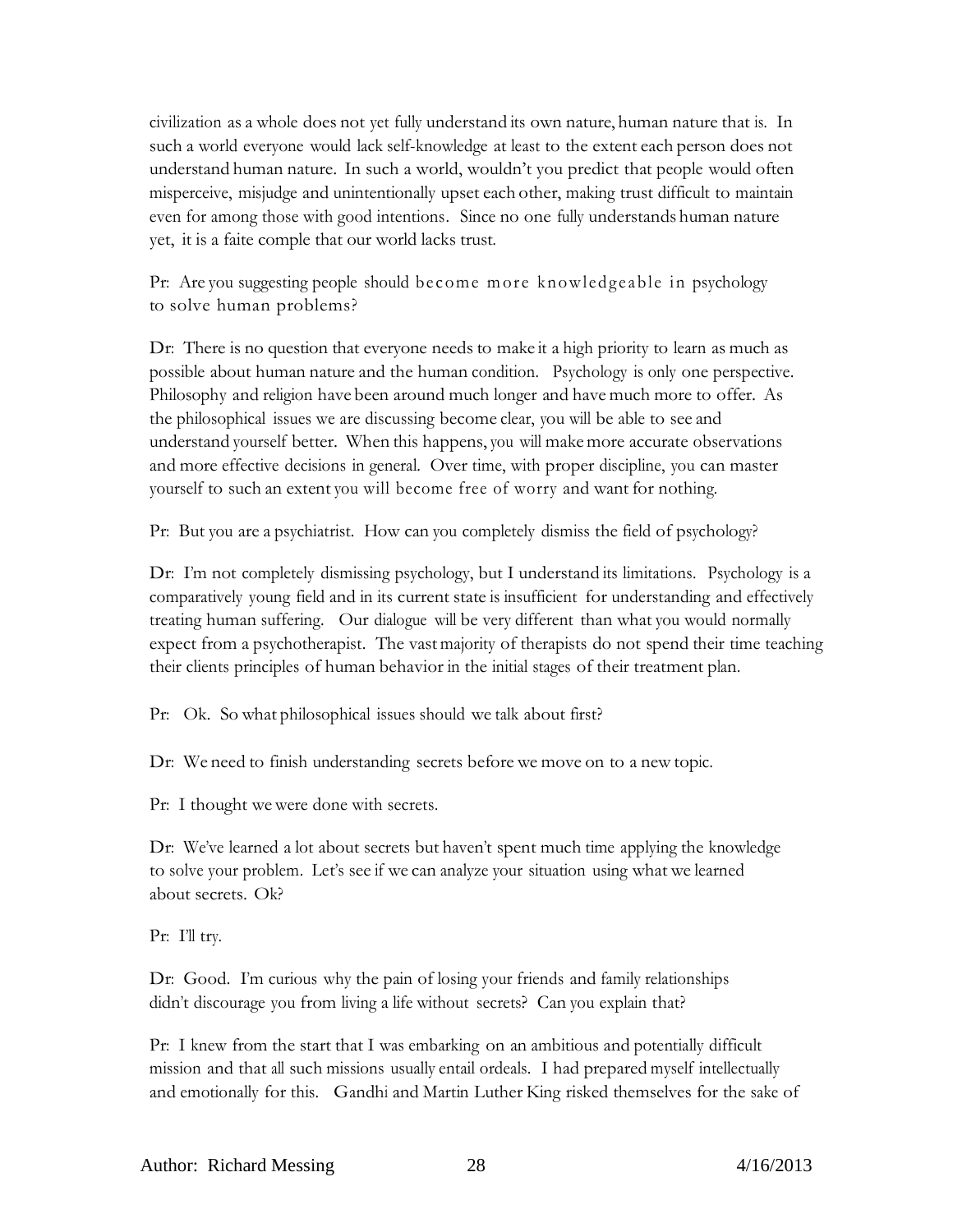mankind. I certainly don't consider myself in their league, but these great men demonstrate that great missions sometimes call for taking risks.

Dr: It sounds like you are prepared to sacrifice a lot to accomplish your mission.

Pr: Yes. Since a utopia, by definition, has everything a person needs, a person should be willing to sacrifice almost anything to achieve utopia.

Dr: Even your marriage, your security and your freedom.

Pr: I see your point. PerhapsI have gone a bit overboard.

Dr: I believe you have one thing left worth sacrificing that will repair your life and move you one step closer to making the world more trustful.

Pr: Let me guess - my mission? You want me to sacrifice my mission - to stop pursuing a more trustful world?

Dr: No, not your mission; you have a great mission. I would never give that up. I

recommend you sacrifice your unwillingness to keep secrets.

Pr: No one is going to force me to keep secrets.

Dr: A human being can't force you to keep secrets but the human condition can and is forcing you. You need to accept the fact that you don't have a free choice in this matter. There are forcesthat require you to keep secrets in order to survive as a normal person in this world. Aren't you forced to breathe, to eat and to go to the bathroom?

Pr: Yes.

Dr: Does it bother you that you are forced to do these things?

Pr: Not really. I accept them.

Dr: You also need to accept the fact that you must keep secrets in a world where everyone else keeps secrets, otherwise you won't survive - you can't live like a normal person otherwise. You breathe, eat and go to the bathroom to survive. I recommend you add keeping secrets to your list.

Look at it this way. Instead of keeping his identity a secret, had the thief disclosed his identity to you by admitting he was a thief, would you have disclosed your identity and banking information to him?

Pr: That's not a fair question because thieves, by definition, never disclose their identity – their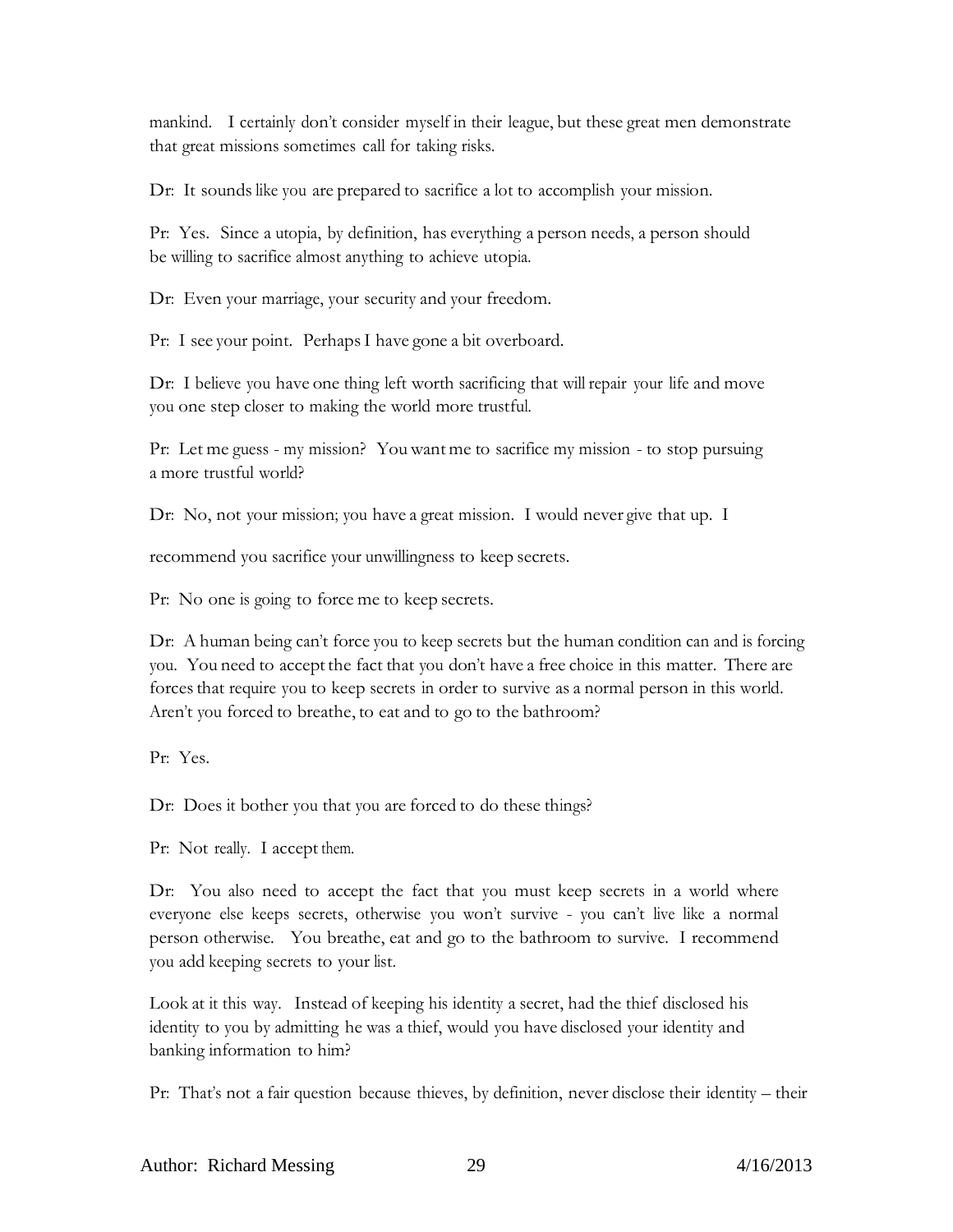business depends on maintaining that secret.

Dr: Precisely and because thieves exist in the world, people are very reluctant to disclose their identity to a stranger because the stranger could be a thief. But you did it anyway.

Pr: I knew the stranger might be a thief, but I chose to trust him. Had I known the stranger was a thief, I would have given him my ID only after making a serious attempt at converting him, which is what my mission is ultimately about anyway– converting a disloyal corrupt world into a truly loyal and royal civilization.

Dr: I can imagine in an ideal world where secrets are not necessary, it would never occur to anyone to conceal their identity – there would be no reason to do so. By the same token, if the value system of the prevailing society considered secrets taboo, then people would never lie about anything because a lie is itself a secret. In such a world, keeping anything secret would be considered dishonest unlike in our world where secrets are normal, necessary and condoned.

Pr: Clearly, we are still living in a very dark world.

Dr: Did you ever discover how the thief learned about your no-secret status?

Pr: I still don't know. I really can't blame anyone because whoever made my no-secret status public had the right to assume I wasn't keeping it secret.

One day a seemingly nice person who I had never met, approached me in the supermarket and asked me if I was the person who didn't have any secrets. I said yes. That's when he asked me for my banking information. I immediately realized he could sell the information to someone else or steal all my money himself. I politely asked him not to. He said the only reason he asked me for my banking information was just to test if I really didn't have any secrets. He said he thought the idea of not having secrets was fascinating and he wanted to see if such a person really existed. He said not to worry, he wouldn't misuse the information.

Dr: Why didn't you rush to the bank to move your money into other accounts?

Pr: Had I done so, the other bank accounts would have become my next new secret. Anything I would have done to hide the money would have constituted a secret. My only choice was to trust the stranger.

Dr: Why didn't you anticipate that a thief might try to do this to you?

Pr: I've been rich for so long, it just didn't occur to me that someone could wipe me out this way, nor could I image ever needing money. I guess I was naïve.

Dr: That must have been a rude awakening.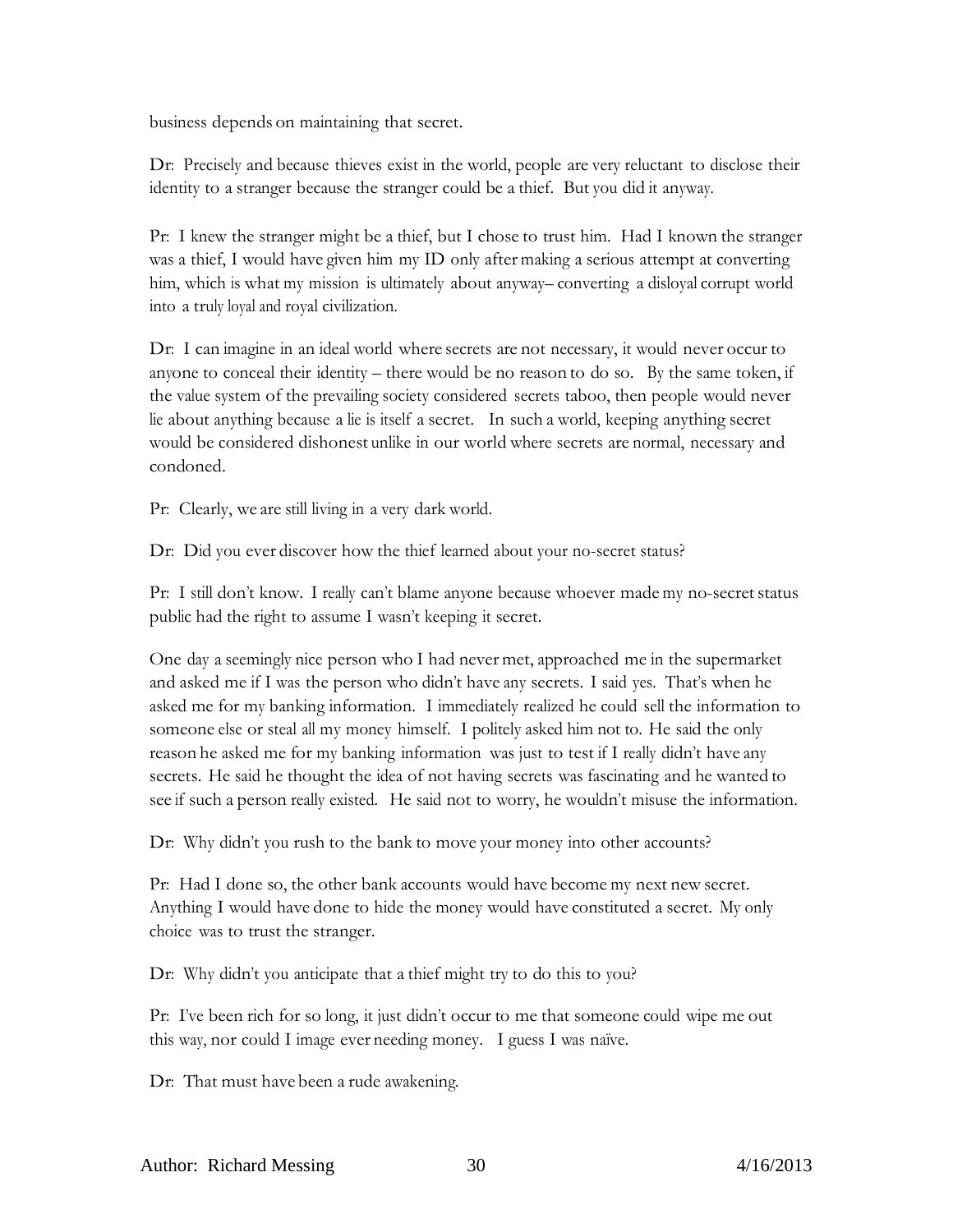Pr: I still find it hard to believe. As you can imagine, my wife was furious with me. So then I tried to find a job, but every company that interviewed me wanted me to sign a nondisclosure agreement. When I told them I didn't keep secrets, the interviews always ended abruptly. I quickly realized employers would not hire someone who couldn't promise to protect the company's trade secrets, understandably so. When I told this to my wife, she tried to convince me to give up my humanitarian quest for a world devoid of secrets. But when I refused, she committed me to this mental hospital and filed for divorce.

Dr: Your wife probably saved your life. You're lucky she didn't leave you homeless. At least in here you are safe and you can learn a few things that might help you be more successful at whatever you want to do with your life. I think it is safe to say that if you want to change the world, you need to be in-the-world instead of confined to a mental institution.

Pr: I don't want to live here but I won't lie to get out. I think you want me to say I have secrets even though I really don't. Lying will cause me to have a new secret.

Dr: Did it ever occur to you that you might have secrets you don't know you have?

Pr: What are you talking about? You can't keep a secret from yourself? That is logically impossible. Isn't it always true that a secret is only a secret if someone says so and therefore by definition a person always knows what secrets they have?

Dr: Actually, what you just said is a common but incomplete understanding of what secrets are. What you said is true only for a certain class of secrets. A secret is information that is concealed for some purpose whether or not the purpose is known. There are two classes of secrets: conscious secrets and unconscious secrets. Conscious secrets are perceived to be under the control of the person who harbors the secret. In stark contrast, unconscious secrets are secrets that control a person without them knowing.

If I can demonstrate that you have secrets you don't know you have, then you can tell people you have secrets even though you don't knowwhat they are. This will stop you from telling people you don't have secrets which is what landed you in the hospital in the first place.

Pr: If I don't know what the secrets are, how do I know I have them?

Dr: To answer this question, first you need to learn what an unbreachable decree is.

Pr: What's that?

Dr: An unbreachable decree is a statement that is always true and therefore can never be used to lie with. For example, the statement, "I am alive", is always true because only a living person can say it. The statement, "I have secrets", is also always true but for a different reason. A person who says they have secrets cannot be lying because whenever a person lies they always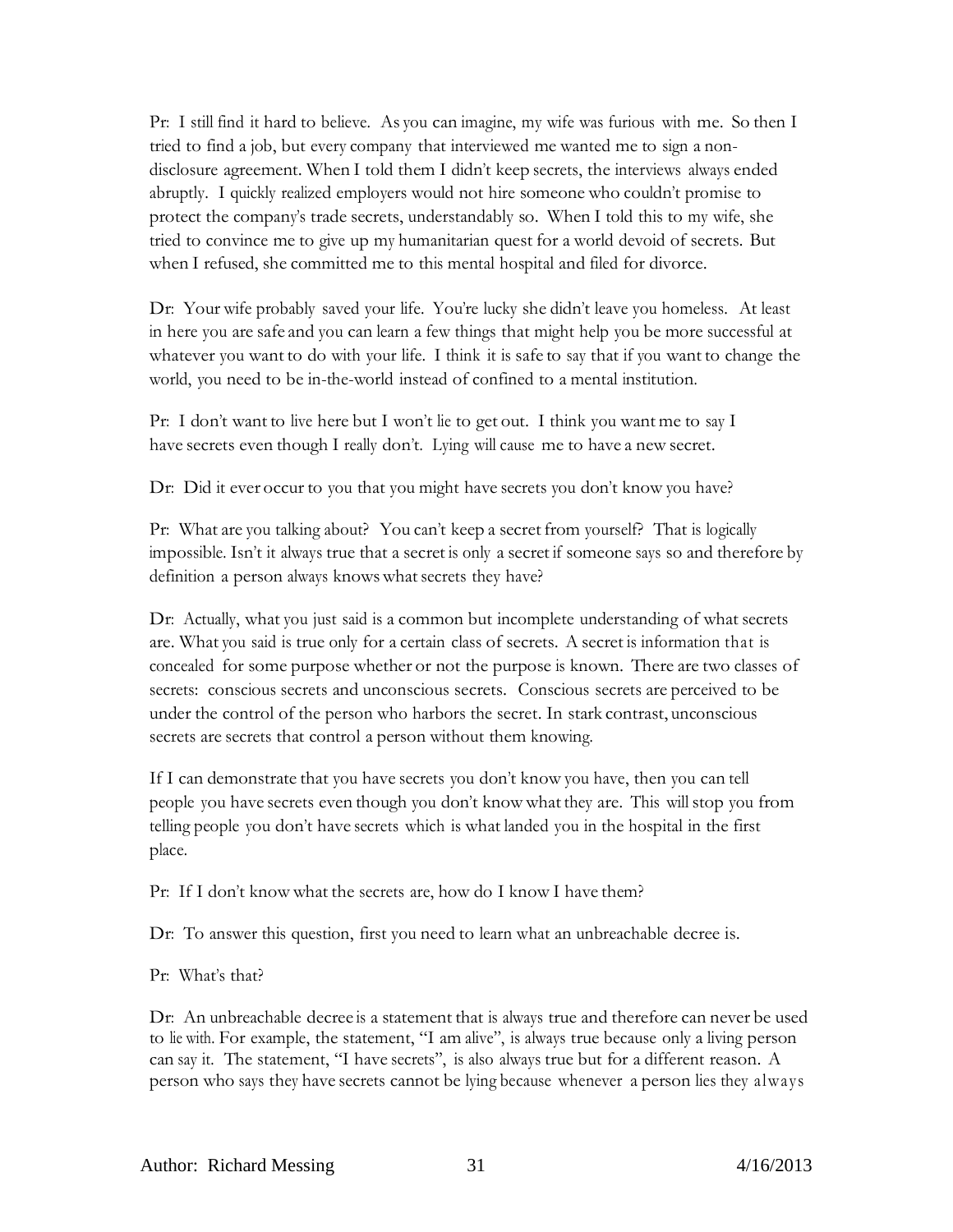keep that fact a secret from the person they are lying to. Therefore, the statement, "I have secrets" is always true whether or not a person is lying.

Pr: Did you just say the statement, 'I have secrets', can't be a lie.

Dr: That's correct. If someone says they have secrets, it must be true.

Pr: That's strange. I thought you can lie about anything. I thought free will makes it possible to lie about anything. Does this mean we don't have free will?

Dr: No. Everyone has a free will, however most people mistakenly believe they are exercising their will freely at all times including when they are not. This is a common misconception and the source of much unnecessary suffering.

Pr: Earlier you said that a secret is something purposefully concealed. How can I purposefully conceal a secret I don't know I have?

Dr: You can't, but your body can. The body operates on its own, in case you haven't

noticed. Do you know who Sigmund Freud is?

Pr: He's a famous psychiatrist.

Dr: That's correct. Freud discovered the unconscious. It became his most important contribution to the field of psychotherapy. Simply put, the unconscious is the term that refers to the hidden secrets a person is unaware they possess. In other words, the unconscious consists of all the knowledge and forcesthat exist inside of a person that the person does not knoware there.

Pr: If I'm not aware of these hidden secrets, what good does it do me to know I have them?

Dr: First of all, if secrets in your unconscious are influencing your behavior and you are not aware of it, you are like a puppet without self-control. This could explain why a person has chronic personal problems they are unable to resolve.

On the other hand, if you learn that you have an unconscious, then you can attempt to observe the effect your unconscious has on yourself even though you don't yet know its purpose. If you can observe something, you then have the opportunity to study it and choose how to interact with it and by so doing, eventually understand and defeat it.

Pr: Someone once told me they knew there wasn't anything in their unconscious that had a negative influence on their behavior. Is it possible to know this about yourself?

Dr: Impossible to knowsuch a thing. That person must not understand the definition of the unconscious. By definition, a person cannot be conscious of the content of their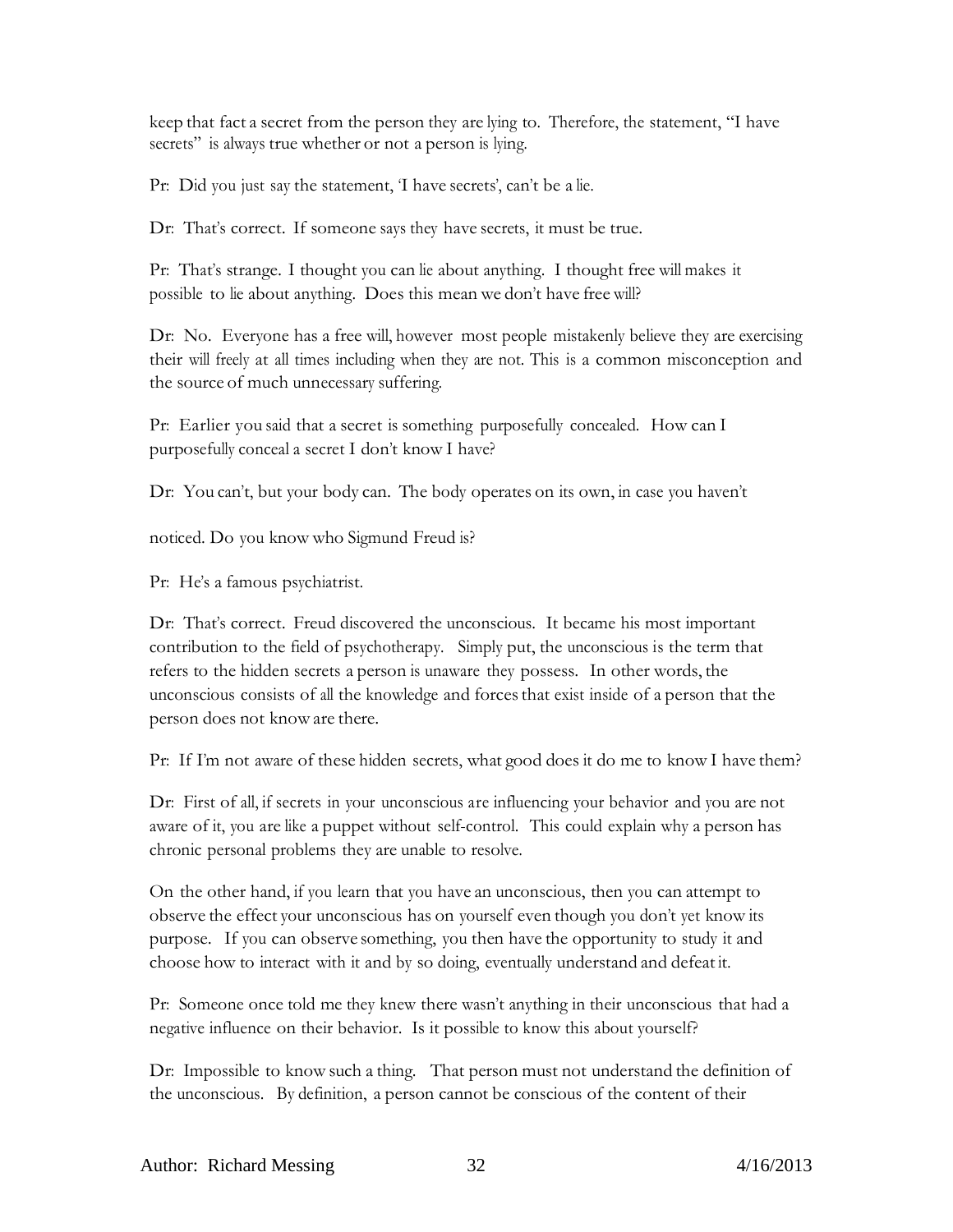unconscious in the present – this is a contradiction in terms. One can only become conscious of what was in their unconscious from the past - a person cannot directly observe their unconscious in the present. Only through memory recall can a person trace how the forcesin their unconscious influenced their past behavior. Then with this knowledge and a proper understanding of how the unconscious works, a person may be able to discern the psychological force, the hidden secrets responsible for their chronic personal problem. When an insight of this magnitude occurs, the pernicious psychological forces self- destruct, the symptoms clear up and in their place settles a wonderful sense of freedom and well being.

Pr: Your description of the unconscious seems to imply that it is a refuge for malicious psychological forcesthat cause a person to suffer? Are there any benefits to the unconscious, or is it only a source of suffering?

Dr: That's an excellent question. The unconscious has the potential to be both harmful or helpful, a blessing or a curse. I want to fully explain this to you starting the next time we meet because the answer to this question is what you need to knowto get out of the hospital. The answer will explain why people have chronic personal problems and once you understand this, you should then see a much more effective way to make the world more trustful. You will start keeping secrets again and more importantly, you will see why repairing the human condition requires a person to have one foot in the old world and one foot in the new. To cause a transformation of such magnitude, one must live within a paradoxical gap, which in your case is the ironic necessity to keep secrets in order to bring about a world where secrets are unnecessary.

Without going into too much detail now, consider the following. There was only one time in human history when there were no secrets. Can you guess when that was?

Pr: I assume in the very beginning.

Dr: Yes. The only time in human history when there were no secrets was in the Garden of Eden where Adam and Eve lived. Do you know the Garden of Eden story?

Pr: Not entirely.

Dr: Remember you said how sometimes you feel somewhat naked when you tell someone a

secret?

Pr: Yes.

Dr: Adamand Eve were always naked and had no secrets until that fateful day when everything went wrong. Do you remember what happened?

Pr: Didn't they make a mistake and try to cover it up?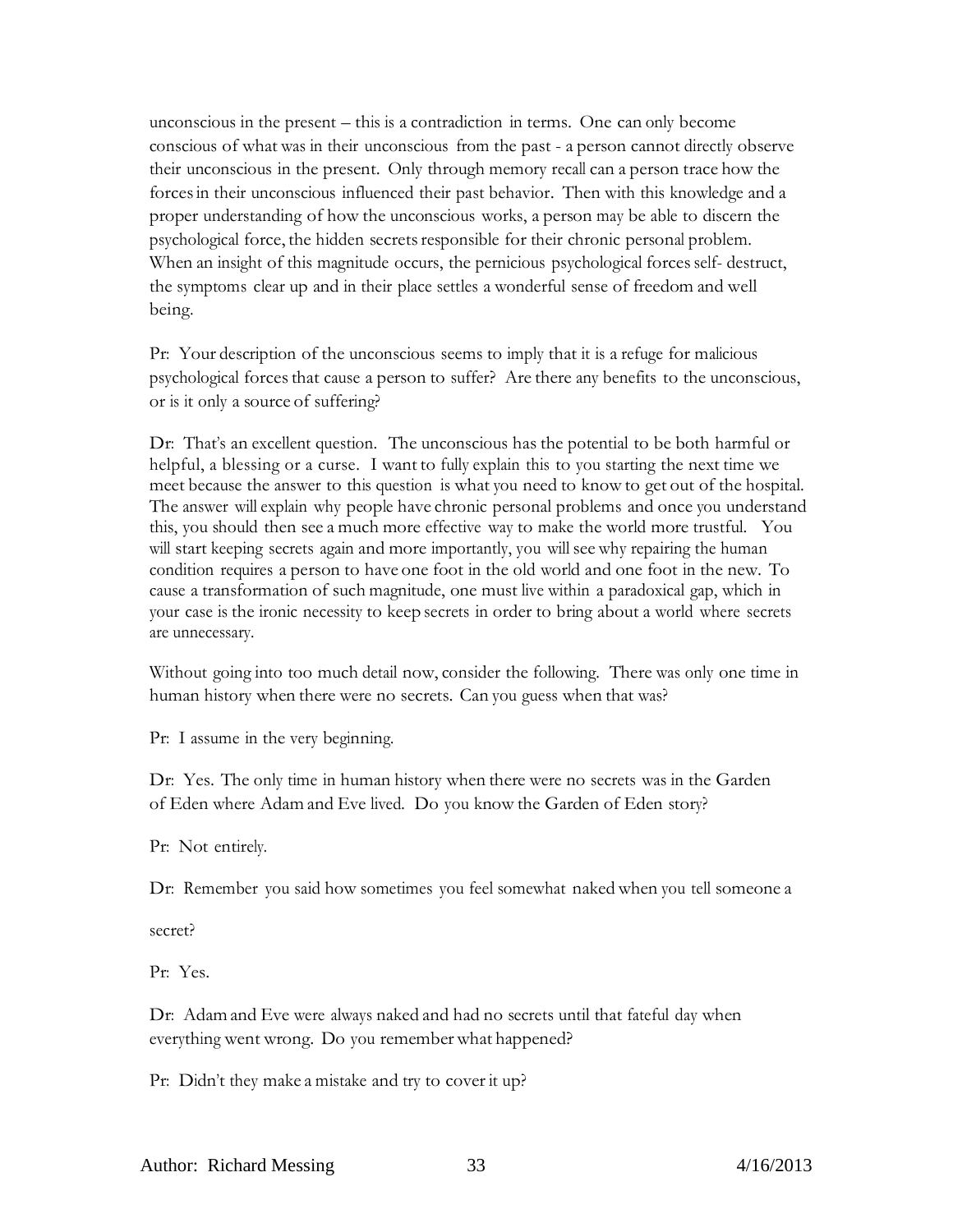Dr: That's right. A friendly serpent convinced them to eat from the Tree of Knowledge of Good and Evil, even though G-d commanded them not to. Immediately upon consuming knowledge from the forbidden tree they noticed for the first time that they were naked and that it was bad. Fearful that G-d would disapprove of their nakedness and punish them for disobeying, they tried to keep their mistake secret by covering their exposed bodies and hiding from Him, a classic case of folly.

Pr: Anyone who thinks they can hide from G-d must be very confused. Even if there is no G-d, a G-d fearing person must be confused if they think they can hide from their G-d.

Dr: I agree. There are two lessons from the Garden of Eden story I want to briefly touch upon today.

First, you must be very careful who and what you listen to, including yourself. People have all sorts of ideas about how the world works and we each think our ideas are very reasonable and appealing. So we listen to the voice in our head as if that voice is an authority. The serpent represents the friendly enticing voice in our head to which we love to listen, without considering the possibility that what may lie in wait behind the voice is the enemy.

Secondly, a person needs to be very careful what knowledge they consume. If the source of knowledge is flawed like the Tree of Knowledge of Good and Evil, then in ignorance a person may learn something false and unwittingly believe it is true. Common sense tells us that false knowledge is potentially very harmful, leading a person down a dark road destined for suffering. False knowledge has the status of an imperceptible unconscious secret.

Pr: If a person doesn't know whether their unconscious contains false knowledge, then how can anything be done about it?

Dr: There is a way to defeat false knowledge that lives in the unconscious, but it is too late to get into that subject today. In the few minutes that are remaining, I'd like to know what you got out of our discussion. Did you learn anything useful?

Pr: I definitely learned something but I'm not sure yet how

useful it is.

Dr: Ok. What did you learn?

Pr: I learned that in order to feel more secure, people use secrets to solicit loyalty from each other and to build intimate relationships.

Dr: Good. What else?

Pr: I learned it is human nature to have secrets that are hidden in our unconscious. Some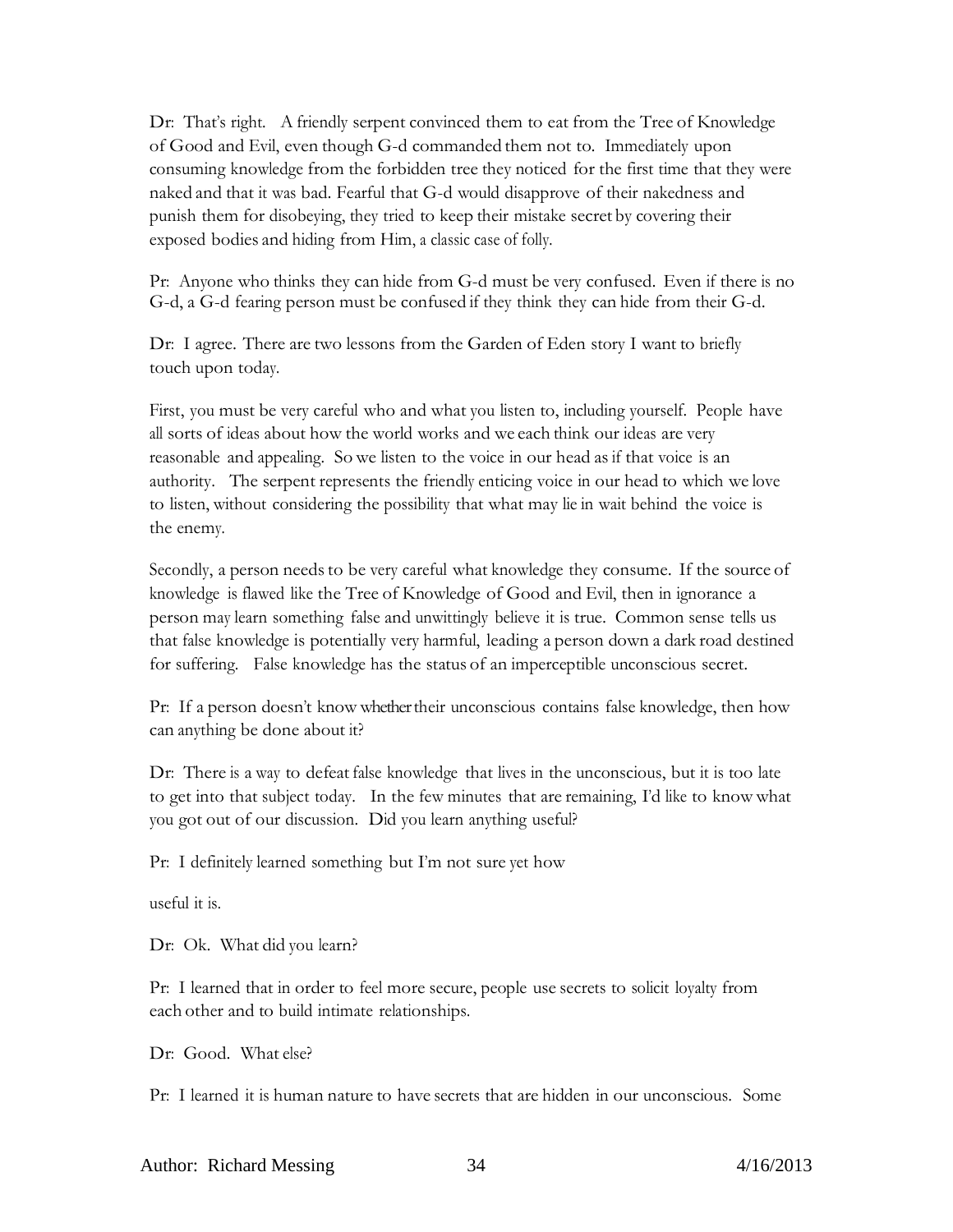of these hidden secrets cause suffering, but how and why this happensI don't fully understand yet.

Dr: Very good. When wemeet next week I'll go into more detail about how this works. Anything else?

Pr: I learned that the human condition forces people to keep secrets. For this reason some of the secrets we have must not be under our full control, especially secrets in the unconscious that influence, without our knowing, the choices we make and what we say to ourselves.

Dr: Excellent. You definitely learned the main points. So, do you have secrets?

Pr: None that I knowof.

Dr: Do you have any unconscious secrets?

Pr: I think I must.

Dr: Why?

Pr: We know a person must have secrets if they say they do. Since a person can say they have secrets at any time, the secrets must already exist. In my case, since I refuse to keep secrets, the secrets must be in my 'unconscious.' Does this mean everyone has an unconscious?

Dr: Yes and congratulations. You are very close to being released from the

hospital.

Pr: You said you would release me from the hospital if I admitted having secrets.

Dr: Yes, but I need to make sure you knowhow to handle any future confrontations with a potential thief. You admit to only having unconscious secrets. Your reputation of being someone who doesn't keep secrets is still out there, so even though you've stopped telling people you don't have secrets, another thief may still learn of your past and ask you for your ID again. I need to know you will keep your bank account information secret no matter what. Do you agree?

Pr: I would seriously consider it if you can show me a better way to accomplish my mission of making the world more trustful.

Dr: I will start doing that when we meet again next Tuesday.

Pr: Thank you, doctor.